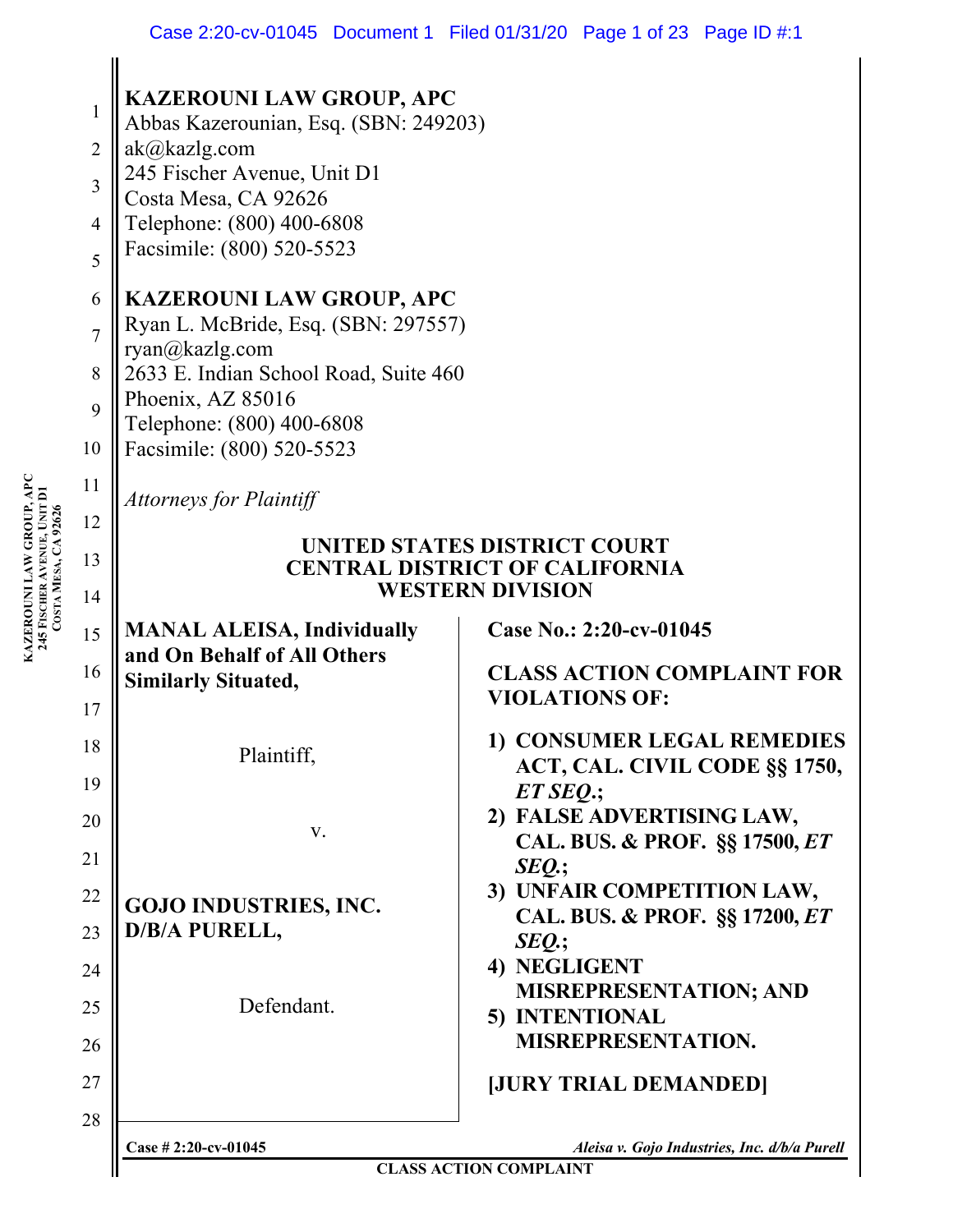#### **INTRODUCTION**

- 2 3 4 5 6 7 1. Plaintiff Manal Aleisa ("Plaintiff") brings this Class Action Complaint to challenge the deceptive advertising and business practices of defendant, Gojo Industries, Inc. d/b/a Purell ("Defendant") with regard to Defendant's false and misleading promotion of its purportedly consumable products. Based on such false and misleading advertisements, Plaintiff and others similarly situated purchased Defendant's products.
- 8 9 10 2. Plaintiff purchased Defendant's products, which Defendant advertised as preventing disease or infection among other claims. Specifically, Plaintiff purchased Purell Advanced Hand Sanitizer (the "Product").
- 11 12 13 3. According to the Food and Drug Administration ("FDA"), in a warning letter sent to Defendant dated January 17, 2020 (the "Warning Letter"), the Product is an unapproved new drug.
	- 4. According to the Warning Letter, Defendant did not apply with the FDA before marketing the unapproved Product in violation of sections 505(a) and 301(d) of the FD&C Act, 21 U.S.C 355(a) and 331(d).
- 17 5. The Warning Letter characterizes the Product as a health care antiseptic.
- 18 19 6. The Warning Letter further outlines the misrepresentations in Defendant's advertising of the Product.
- 20 21 22 7. Based on the characterization provided by the Warning Letter and on the Product's intended use, Defendant's claims about the Product in Defendant's advertising are false and misleading.
- 23 24 25 26 27 8. Consequently, Defendant does not comply with federal and parallel state regulations. Defendant misleads consumers into believing its products can prevent disease and reduce illness along with other claims that go beyond the general intended use of a topical antiseptic. These misrepresentations allow Defendant to increase its sales and capture market shares from its competitors.
- 28

14

15

16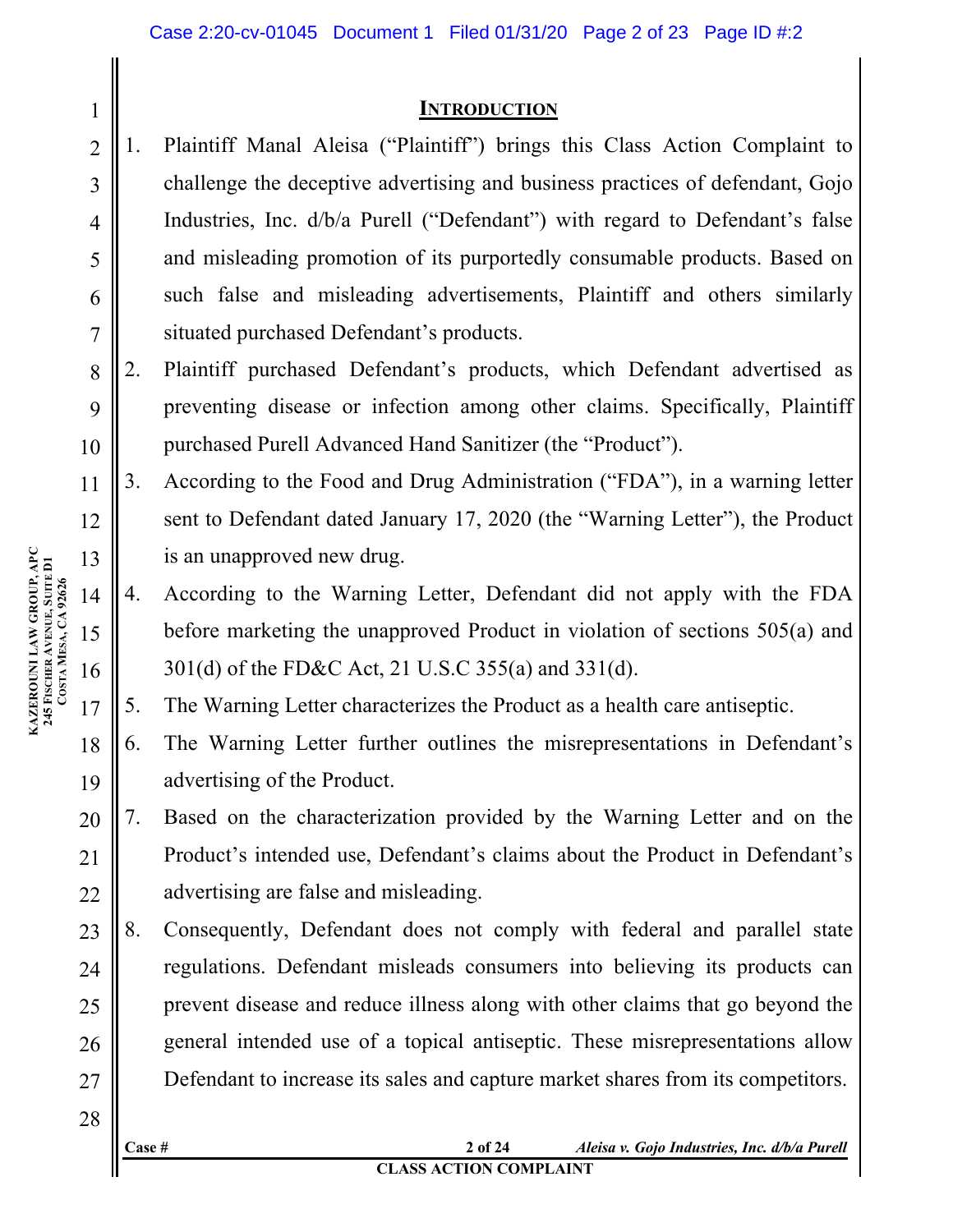- 9. Plaintiff makes these allegations as follows upon personal knowledge as to Plaintiff's own acts and experiences, and, as to all other matters, upon information and belief, including investigation conducted by Plaintiff's attorneys.
- 5 6 7 8 9 10 10. Defendant's nationwide sale and advertising of deceptively misbranded products constitutes violations of: (1) California's Consumer Legal Remedies Act ("CLRA"), Cal. Civ. Code §§ 1750, *et seq*.; (2) California's False Advertising Law ("FAL"), Bus. & Prof. Code §§ 17500, *et seq*.; (3) California's Unfair Competition Law ("UCL"), Bus. & Prof. Code §§ 17200, *et seq*.; (4) negligent misrepresentation; and (5) intentional misrepresentation.
- 12 11. This conduct caused Plaintiff and others similarly situated damages, and requires restitution and injunctive relief to remedy and prevent further harm.
	- 12. Unless otherwise indicated, the use of Defendant's name in this Complaint includes all agents, employees, officers, members, directors, heirs, successors, assigns, principals, trustees, sureties, subrogees, representatives and insurers of the named Defendant.

## **JURISDICTION AND VENUE**

- 13. This Court has jurisdiction over this matter pursuant to the Class Action Fairness Act (CAFA) because the amount in controversy in this matter exceeds  $$5,000,000.00<sup>1</sup>$  as to all putative Class members, inclusive of attorneys' fees and costs, and injunctive relief. *See* 28 U.S.C. § 1332(d).
- 14. This Court has diversity jurisdiction under 28 U.S.C. § 1332 because Plaintiff is a resident and citizen of the State of California, and Defendant is a corporation organized and existing under the laws of the State of Ohio.
- **Case # 3 of 24** *Aleisa v. Gojo Industries, Inc. d/b/a Purell* 27 28 <sup>1</sup> On information and belief, Defendant sells its Products in brick and mortar stores and online retailers throughout California. Based upon the advertised price of Defendant's products and their statewide availability, Plaintiff is informed, believes, and thereon alleges the class damages exceed the \$5,000,000 threshold as set by 28 U.S.C. § 1332(d).

**KAZEROUNI LAW GROUP, APC 245 FISCHER AVENUE, SUITE D1 KAZEROUNI LAW GROUP, APC<br>245 FISCHER AVENUE, SUITE D1<br>COSTA MESA, CA 92626 MESA, CA 92626**

1

2

3

4

11

13

14

15

16

17

18

19

20

21

22

23

24

25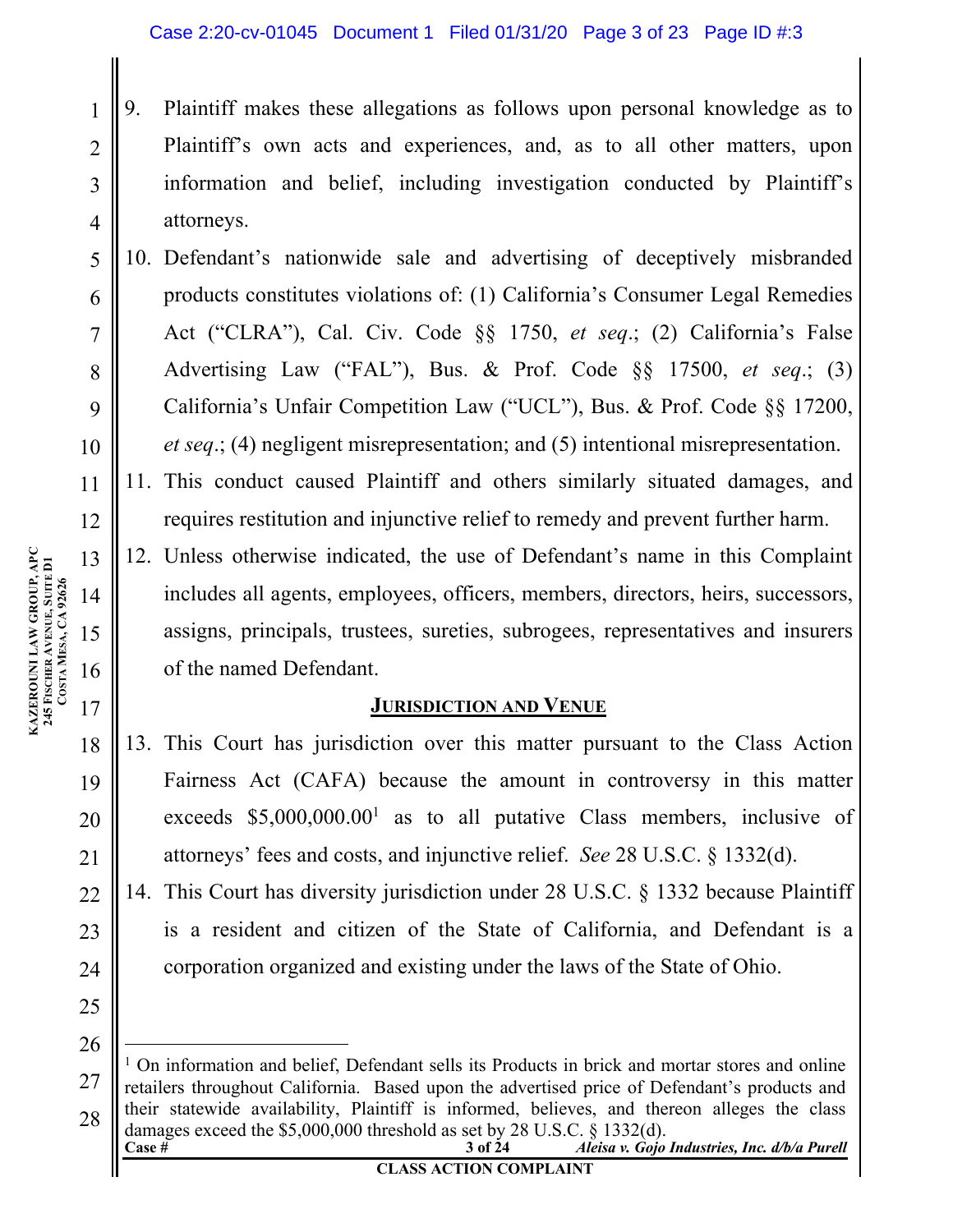- 15. This Court has personal jurisdiction over Defendant because Defendant conducts business in the County of Los Angeles and the harm giving rise to this action occurred within this County. Therefore, Defendant has sufficient minimum contacts with this state, and otherwise purposely avails itself of the markets in this state through the promotion, sale, and marketing of its products in this state, to render the exercise of jurisdiction by this Court permissible under traditional notions of fair play and substantial justice.
- 16. Venue is proper in the United States District Court for the Central District of California pursuant to 28 U.S.C. § 1391 for the following reasons: (i) the conduct complained of herein occurred within this judicial district; and, (ii) many of the acts and transactions giving rise to this action occurred in this district.

## **PARTIES**

- 17. Plaintiff is a natural person residing in the City of Los Angeles, County of Los Angeles, State of California.
- 18. Upon information and belief, Defendant is a corporation that is organized and exists under the laws of the State of Ohio.
- 19. Defendant manufactures and/or distributes various products, including hand sanitizers. Defendant conducts extensive business through Internet sales and enjoys wide retail distribution at numerous stores within the United States, including California including Target.

### **NATURE OF THE CASE**

- 23 24 25 26 20. At all times relevant, Defendant made and continues to make affirmative misrepresentations regarding its products, which it manufactures, markets, and sells in physical stores and online through its own website and other online retailers.
- **Case # 4 of 24** *Aleisa v. Gojo Industries, Inc. d/b/a Purell* **CLASS ACTION COMPLAINT** 27 28 21. Defendant advertised, marketed, packaged, and sold its products to Plaintiff and other consumers similarly situated in California with the false

1

2

3

4

5

6

7

8

9

10

11

12

13

14

15

16

17

18

19

20

21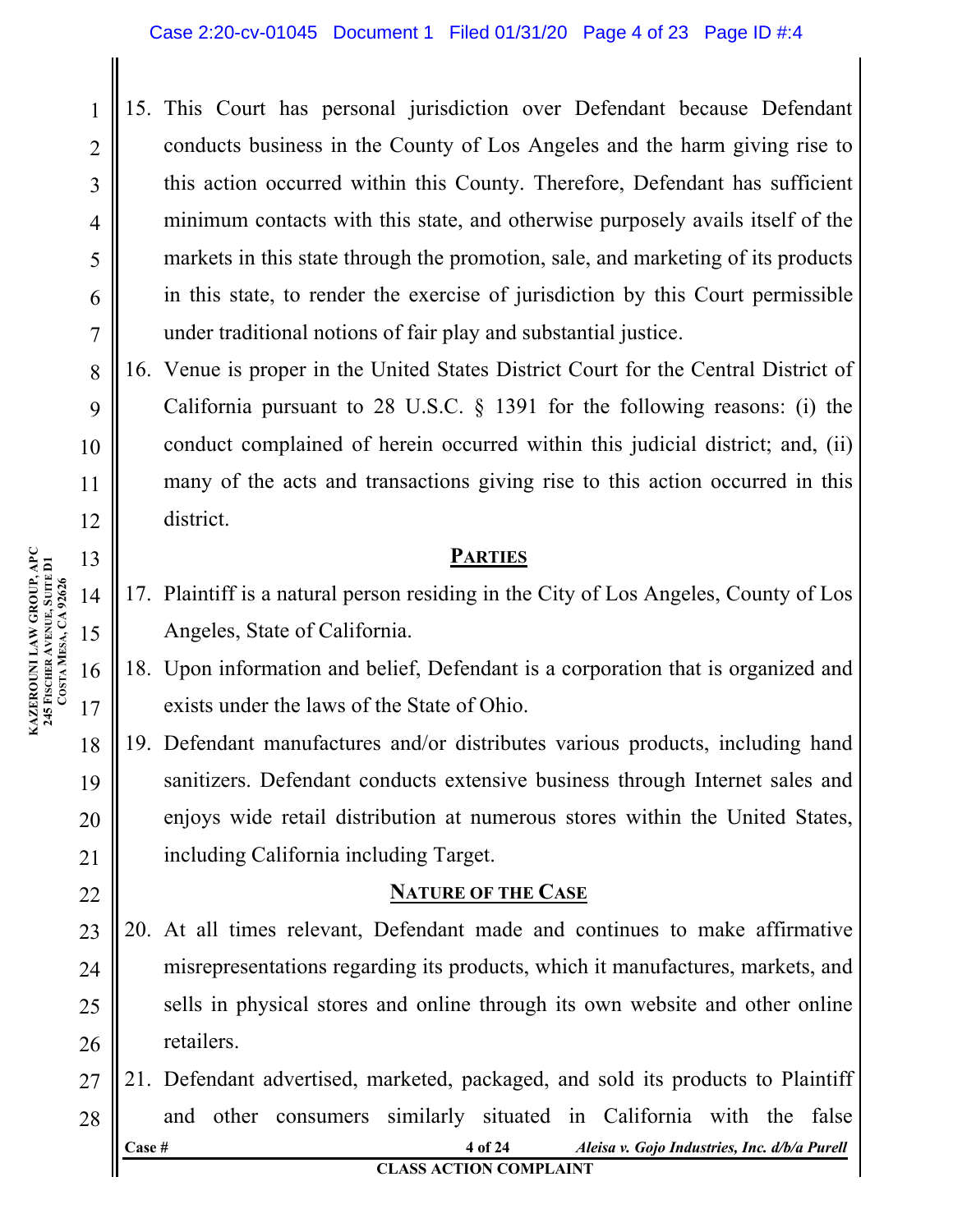representation that its Product prevented disease or infection from pathogens such as Ebola, MRSA, VRE, norovirus, flu, and Candida auris.

22. Defendant further advertised, marketed, packaged, and sold its products to Plaintiff and other consumers similarly situated in California with the false representation that the Product is effective in reducing illness and diseaserelated student and teacher absenteeism, which is misleading because there is no evidence that the Product actually does so.

10 23. Despite the foregoing, Defendant sells the Products to consumer knowing and intending that these consumers use the Products. For example, Defendant bottles these Products in small units of 2 and 8 oz bottles, for individual use.

- 24. On Defendant's website, it contains reviews and experiences of consumers. Many of these reviews including testimonials that clearly have the consumer utilizing the Products for their own personal use.
- 14 15 16 17 18 19 25. The misrepresentations that Defendant made regarding the ingredients caused Plaintiff and similarly situated California consumers to purchase and use substances that the FDA considers to be unapproved. Moreover, these false claims about their products allow Defendant to gain a market share of the industry that they are in through misleading practices which is an unfair advantage to its competitors.
- 20 21 26. In short, Defendant makes false claims about products that it sells on the open market.
- $22$ 23 27. Defendant's conduct as alleged herein violates several California laws, as more fully set forth herein.

## **FACTUAL ALLEGATIONS**

- 25 26 28. Plaintiff re-alleges and incorporates by reference all of the above paragraphs of this Complaint as though fully stated herein.
- **Case # 5 of 24** *Aleisa v. Gojo Industries, Inc. d/b/a Purell* 27 28 29. On or about September 25, 2019, Plaintiff purchased Defendant's "Purell Advanced Hand Sanitizer" for approximately \$2 from a Target store located at

**KAZEROUNI LAW GROUP, APC 245 FISCHER AVENUE, SUITE D1** KAZEROUNI LAW GROUP, APC<br>245 FISCHER AVENUE, SUITE D1<br>COSTAMESA, CA 92626 **MESA, CA 92626**

1

2

3

4

5

6

7

8

9

11

12

13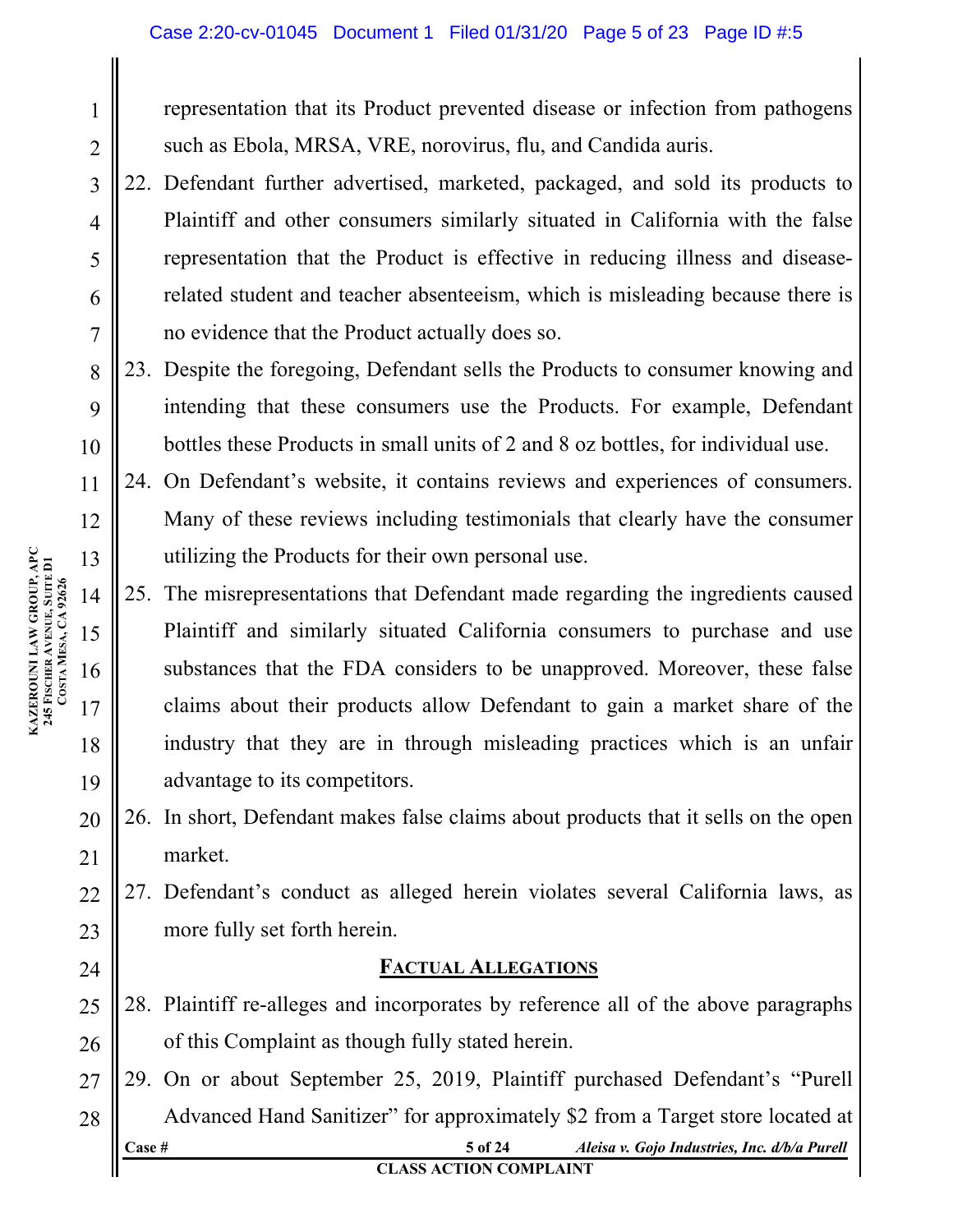900 Spectrum Center Dr., Irvine, California 92618.

- $\mathcal{L}$ 3 30. The Product contained the following statement on the Product's label: "Kills more than 99.99% of Germs…"
- 4 5 6 31. Before purchasing the Product on September 25, 2019, Plaintiff visited Defendant's Facebook site and read the misrepresentations by Defendant that the Product prevents disease and reduces illness.
- 7 8 32. Plaintiff relied on Defendant's Facebook page representations in deciding to purchase the Product on September 25, 2019.
- 9 10 11 33. Defendant manufactures, markets, and sells the Products online through its own website and other retailers, which it advertises on its website and Facebook page and related advertising materials as preventing disease.
- 12 34. Defendant makes the following claims in its marketing:
	- a. On Defendant's PURELL® Healthcare Advanced Hand Sanitizer product pages:

"Kills more than 99.99% of most common germs that may cause illness in a healthcare setting, including MRSA & VRE"

b. On Defendant's webpage titled, "GOJO Blog What You Need to Know About Candida auris in the Healthcare Setting":

"To help prevent transmission, hand hygiene with an alcoholbased hand sanitizer is recommended along with hand washing if hands are soiled. PURELL® Advanced Gel, Foam, and Ultra-Nourishing Foam Hand Sanitizer products demonstrated effectiveness against a drug resistant clinical strain of Candida auris in lab testing."

c. On Defendant's webpage titled, "The PURELL SOLUTION™ for Athletic Facilities": "PURELL® Products Help Eliminate MRSA & VRE . . . 100%

MRSA & VRE Reduction<sup>[]</sup> . . . A recent outcome study shows that providing the right products, in a customized solution, along with educational resources for athletes and staff can reduce MRSA and VRE by  $100\%$ []"

**Case # 6 of 24** *Aleisa v. Gojo Industries, Inc. d/b/a Purell*

#### **CLASS ACTION COMPLAINT**

**KAZEROUNI LAW GROUP, APC 245 FISCHER AVENUE, SUITE D1** KAZEROUNI LAW GROUP, APC<br>245 FISCHER AVENUE, SUITE D1<br>COSTAMESA, CA 92626 **MESA, CA 92626**

13

14

15

16

17

18

19

20

21

22

23

24

25

26

27

28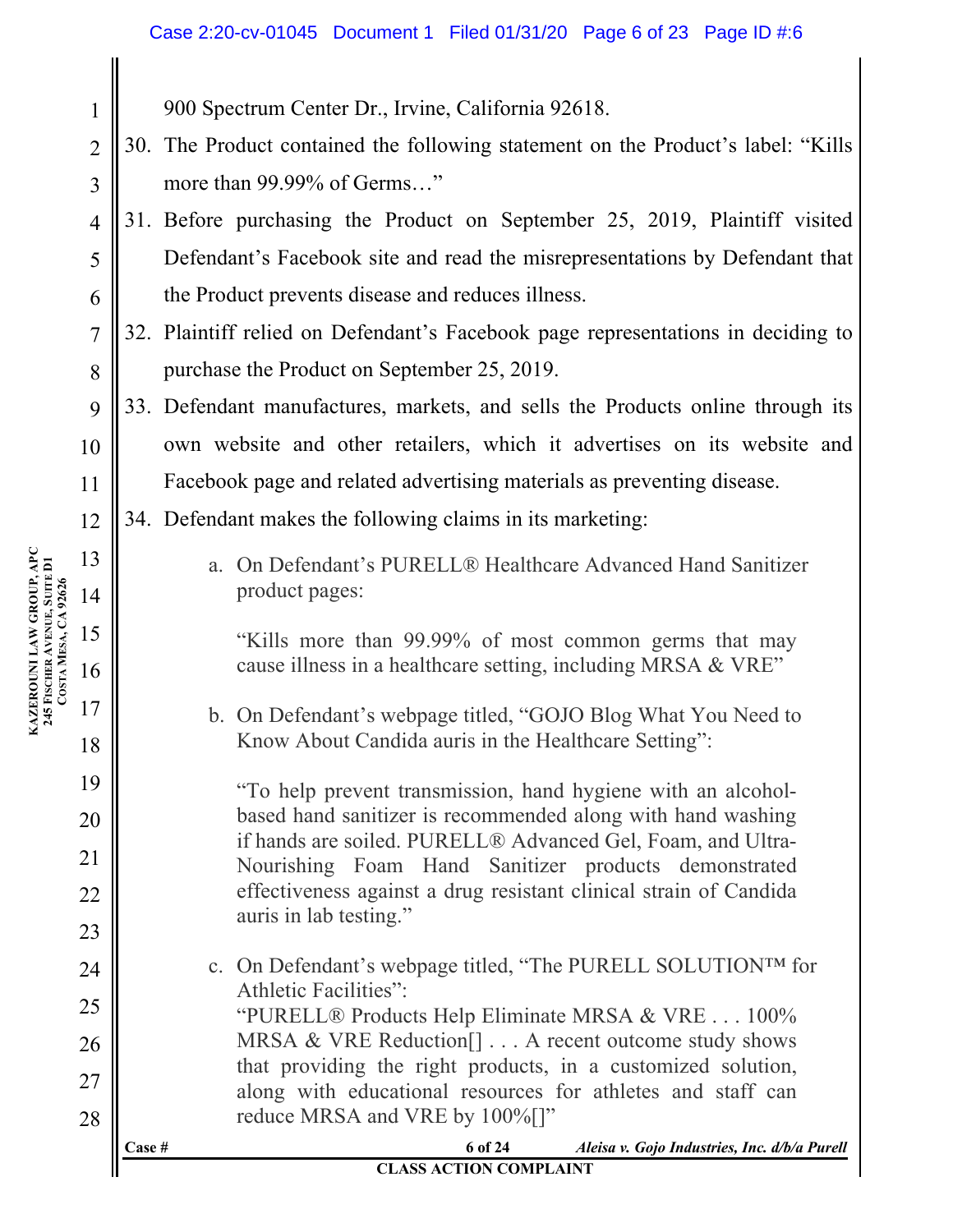d. On Defendant's webpage titled, "The PURELL SOLUTION™ for Education":

"51% Reduced Student Absenteeism . . . PURELL® products have proven results in delivering positive health outcomes. Illness causes 144 million lost school days each year2 []. . . In a recent study, student absenteeism was reduced by 51% when PURELL hand hygiene products were used in conjunction with a curriculum to teach kids about good hand hygiene[] . . . 10% Less Teacher Absenteeism . . . PURELL® Products Help Teachers Stay Well[] . . . New teachers are particularly more susceptible to student borne illness[]. . . . In one study, schools that combined hand-hygiene education with PURELL® products reduced teacher absenteeism by 10%[]".

e. On Defendant'swebpage titled, "PURELL® Products are Proven to Reduce Absenteeism":

"PURELL® Products are Proven to Reduce Absenteeism . . . On average, illness causes 144 million lost school days each year[] and missing school can have a significant effect on a student's performance. . . . Research has shown that when used alongside a curriculum to teach students about hand hygiene, PURELL® products can reduce student absenteeism by up to 51%[].. . . Additionally, teachers who follow this program also experience a 10% reduction of absenteeism[]."

f. On Defendant's Facebook page at https://www.facebook.com/purell/:

"The PURELL SOLUTION™ has the products you need to help prevent the spread of infection this germ season. Visit GOJO.com for more information."

g. In addition, Defendant makes statements within the "Frequently Asked Questions" on Defendant's website, www.gojo.com, that suggest that PURELL® Healthcare Advanced Hand Sanitizers, which are formulated with ethyl alcohol, may be effective against viruses such as the Ebola virus, norovirus, and influenza. Specifically, Defendant's website states:

**Case # 7 of 24** *Aleisa v. Gojo Industries, Inc. d/b/a Purell* Illness Outbreak. . .What Steps Can I Take to Prevent the Spread of Norovirus? Even though norovirus is highly

1

2

3

4

5

6

7

8

9

10

11

12

13

14

15

16

17

18

19

20

21

22

23

24

25

26

27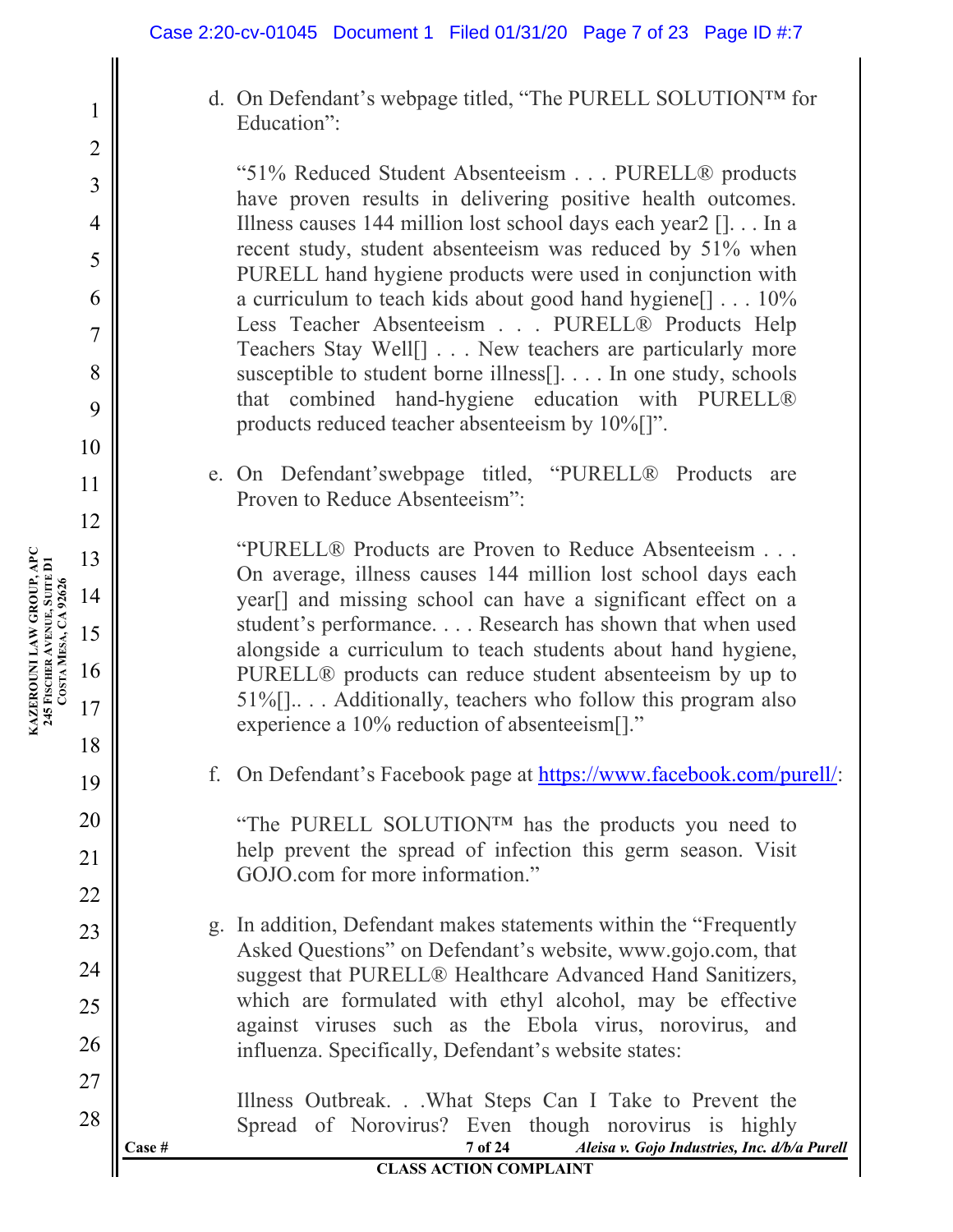contagious, there are ways you can reduce the risk of its spread. According to the Centers for Disease Control and Prevention, follow these steps to reduce the spread of the virus. 1. Practice good hand hygiene. Make sure to wash your hands with soap and water at key moments, especially after using the restroom since the virus can spread through stool. Alcohol-based hand sanitizers with at least 60% alcohol can be used in addition to handwashing . . .

Are PURELL® Hand Sanitizer products effective against the flu? The FDA does not allow hand sanitizer brands to make viral claims, but from a scientific perspective, influenza is an enveloped virus. Enveloped viruses in general are easily killed or inactivated by alcohol. The World Health Organization (WHO) and the Center for Disease Control and Prevention (CDC) are recommending the use of alcohol-based hand sanitizer as a preventive measure for flu prevention"

Is PURELL® Advanced Hand Sanitizer Effective Against Ebola?. . . As of today, we are not aware of any hand sanitizers that have been tested against Ebola viruses, including PURELL® Advanced Hand Sanitizer. However, it is important to note that the Ebola virus is an enveloped virus. Enveloped viruses in general are easily killed or inactivated by alcohol. **World Health Organization (WHO)** and the **Center for Disease Control and Prevention (CDC)** are recommending the use of alcohol-based hand sanitizer as a preventive measure during this outbreak . . .

- 35. At the time Plaintiff purchased Defendant's Products, Plaintiff believed and relied upon the representations made on Defendant's Products' labels and website that the Product prevented illness. Plaintiff reasonably believed that the Product would prevent disease and reduce illness.
- 36. On information and belief, Defendant's Product's label, packaging, and advertising materials are prepared and/or approved by Defendant and/or its agents.

**KAZEROUNI LAW GROUP, APC 245 FISCHER AVENUE, SUITE D1** KAZEROUNI LAW GROUP, APC<br>245 FISCHER AVENUE, SUITE D1<br>COSTAMESA, CA 92626 **MESA, CA 92626** 13 14 15 16

1

2

3

4

5

6

7

8

9

10

11

12

17

18

19

20

21

22

23

24

25

26

27

28

**Case # 8 of 24** *Aleisa v. Gojo Industries, Inc. d/b/a Purell*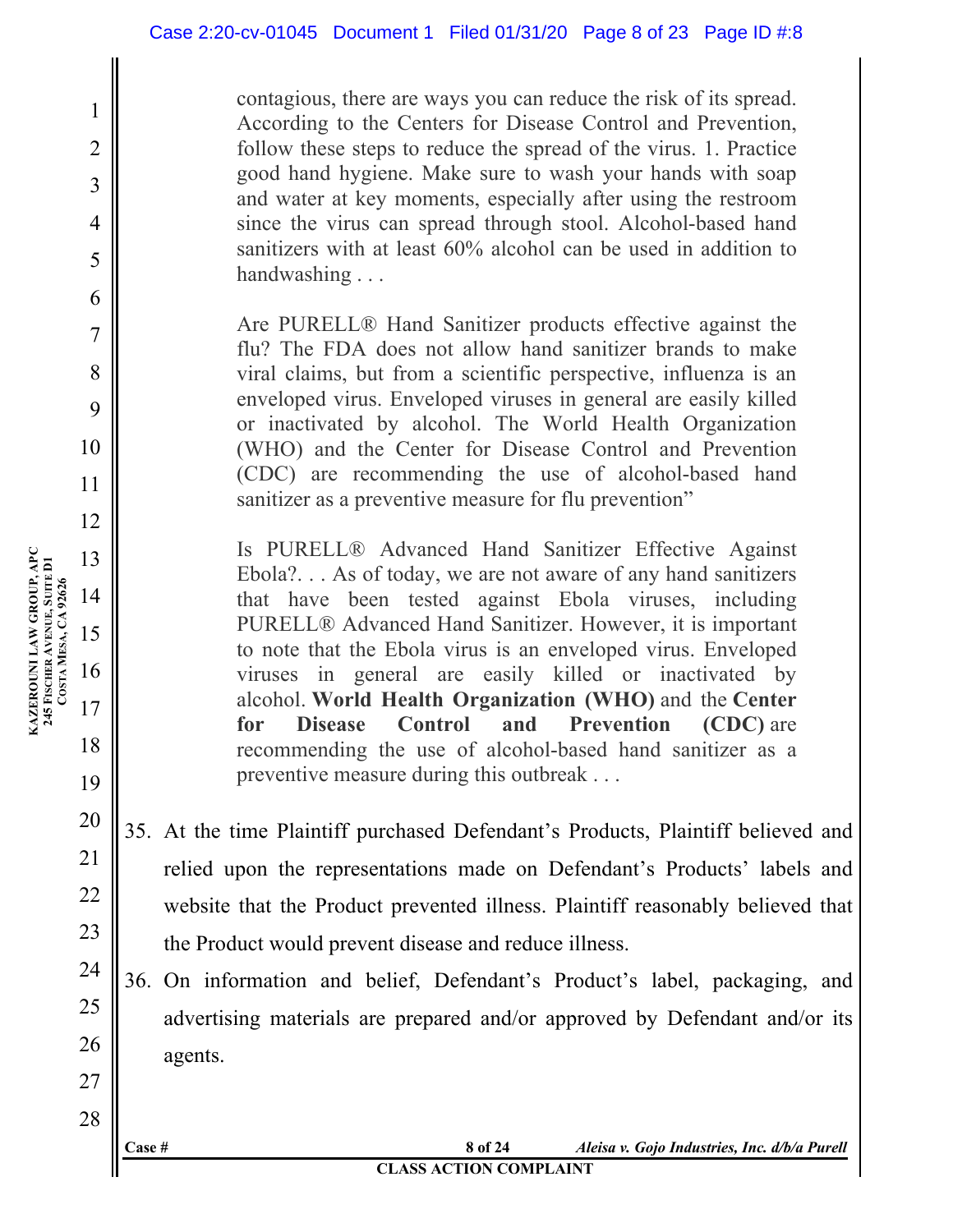- 37. As mentioned in detail above, there is no evidence that Defendant's Products prevent disease or reduce illness.
- 3 4 5 6 7 8 38. **The "FDA is currently not aware of any adequate and well-controlled studies demonstrating that killing or decreasing the number of bacteria or viruses on the skin by a certain magnitude produces a corresponding clinical reduction in infection or disease caused by such bacteria or virus."** https://www.fda.gov/inspections-compliance-enforcement-andcriminal-investigations/warning-letters/gojo-industries-inc-599132-01172020
- 9 39. Germs are made up of bacteria, viruses, fungi, and protozoa.
- 10 11 12 13 14 40. By Defendant stating that its Product kills 99.99% of germs, it is actually stating that the Product kills 99.99% of bacteria and viruses. Defendant then makes the jump to the conclusion that by killing 99.99% of bacteria and viruses, this results in the Product preventing disease and reducing illness, which is not true.
	- 41. Consequently, Defendant's Product is misleading by marketing it as preventing disease and reducing illness.
- 17 18 42. Defendant knew, or in the exercise of reasonable care, should have known that its Product's label and advertising materials were misleading or false.
- 19 20 21 22 43. As a consequence of Defendant's unfair and deceptive advertising and manufacturing practices, Plaintiff and other consumers similarly situated purchased and overpaid for Defendant's Products under the false impression that the Products prevented disease and reduced illness.
- 23 24 25 26 44. Had Plaintiff been aware that there was no evidence that the Product prevented disease and reduced illness, Plaintiff would have purchased a different product. In other words, Plaintiff would not have purchased Defendant's Products but for the representations on the Products' related advertising.
- **Case # 9 of 24** *Aleisa v. Gojo Industries, Inc. d/b/a Purell* **CLASS ACTION COMPLAINT** 27 28 45. Plaintiff and others similarly situated were exposed to and relied upon the same material misrepresentations made on Defendant's Product's labels and

15

16

1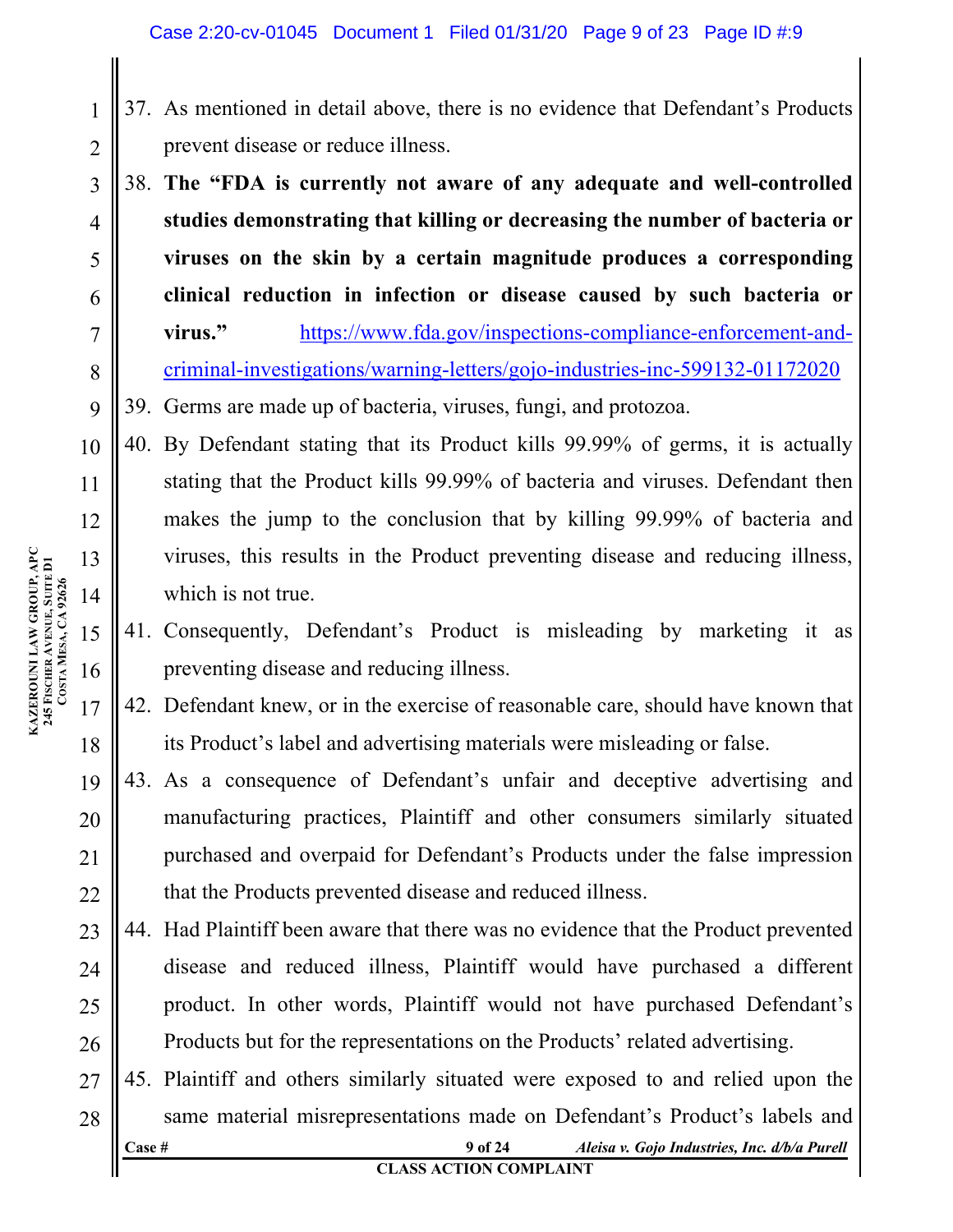website, where Defendant sold, and currently sells, its Product to consumers throughout the State of California.

- 46. As a result of Defendant's false and misleading statements and failure to disclose, Plaintiff and others similarly situated consumers purchased thousands, if not tens or hundreds of thousands, of units of Defendant's Product, and have suffered, and continue to suffer, injury in fact through the loss of money and/or property.
- 8 9 47. Included within the demands of this Complaint are any products manufactured by Defendant, which are characterized by Defendant as "hand sanitizers".
- 10 11 12 48. This action seeks, among other things, equitable and injunctive relief, restitution of all amounts illegally obtained, and disgorgement of any and all ill-gotten gains as a result of the misconduct alleged herein.

## **CLASS ACTION ALLEGATIONS**

- 49. Plaintiff re-alleges and incorporates by reference all of the above paragraphs of this Complaint as though fully stated herein.
- 50. Plaintiff brings this action collectively and on behalf of all others similarly situated against Defendant, pursuant to Federal Rules of Civil Procedure 23(a) and  $(b)(3)$  and/or  $(b)(2)$ .
- 19 20 51. Subject to additional information obtained through further investigation and/or discovery, the proposed class (the "Class") consists of:

All persons within the United States who purchased Purell Hand Hygiene Products, within the four years prior to the filing of this Complaint.

52. Excluded from the Class is Defendant and any of its officers, directors, and employees, or anyone who purchased Defendant's Product for the purpose of resale. Plaintiff reserves the right to modify or amend the Class definition before the Court determines whether certification is appropriate.

**KAZEROUNI LAW GROUP, APC 245 FISCHER AVENUE, SUITE D1 KAZEROUNI LAW GROUP, APC<br>245 FISCHER AVENUE, SUITE D1<br>COSTA MESA, CA 92626 MESA, CA 92626**

1

2

3

4

5

6

7

13

14

15

16

17

18

21

22

23

24

25

26

27

#### **CLASS ACTION COMPLAINT**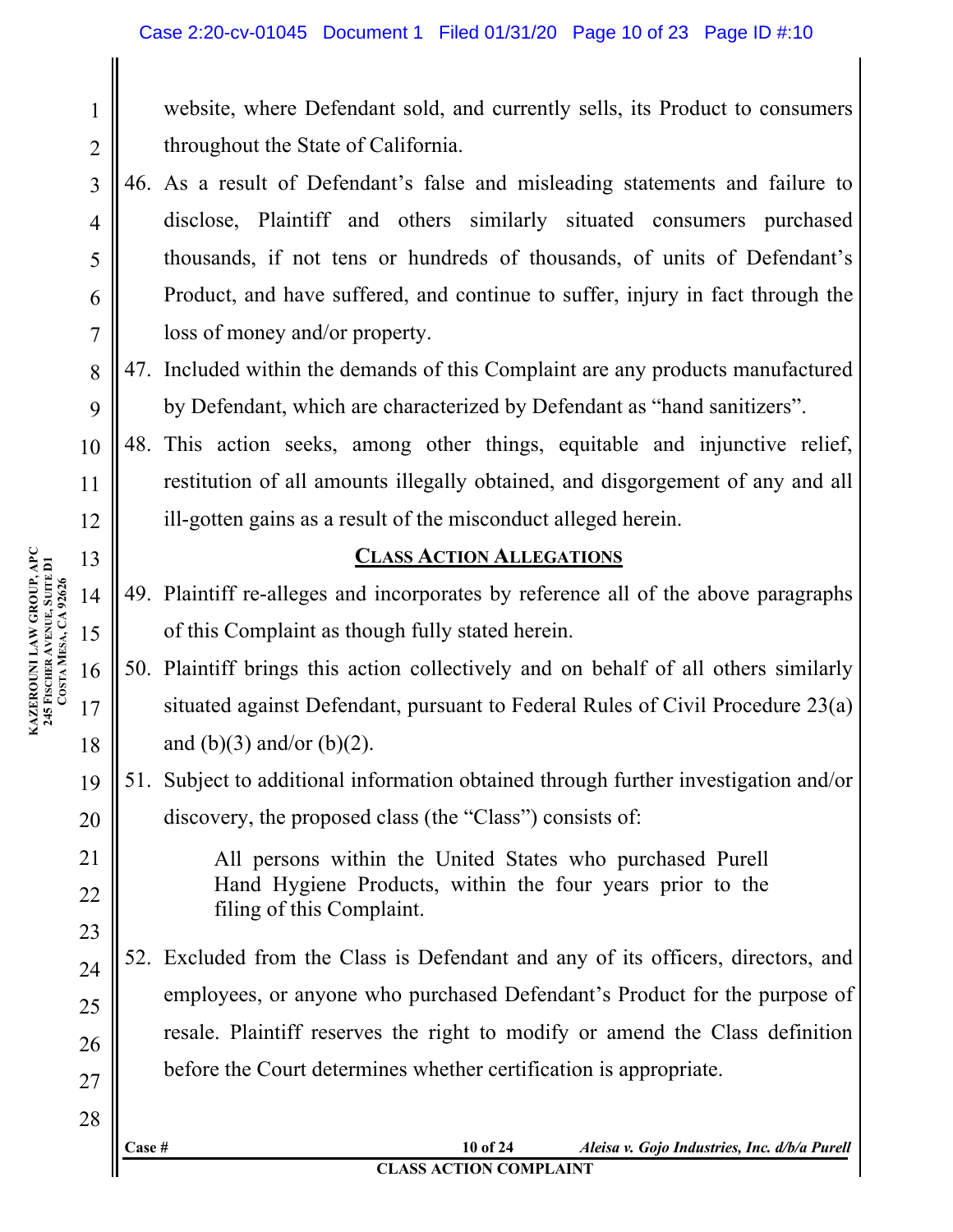- 53. The "Class Period" means four years prior to the filing of the Complaint in this action.
- 54. **Ascertainability**. The members of the Class are readily ascertainable from Defendant's records and/or Defendant's agents' records of retail and online sales, as well as through public notice.
- 6 7 8 9 10 55. **Numerosity**. The members of the Class are so numerous that their individual joinder is impracticable. Plaintiff is informed and believes that the Products are sold online and the Products have hundreds of customer reviews, and on that basis, Plaintiff alleges that the putative Class consists of hundreds, if not thousands of members.
- 11 12 13 14 15 16 17 56. **Existence and Predominance of Common Questions of Law and Fact**. Common questions of law and fact exist as to all members of the Class and predominate over any questions affecting only individual Class members. All members of the Class have been subject to the same conduct and their claims are based on the same standardized marketing, advertisements and promotions. The common legal and factual questions include, but are not limited to, the following:
	- a. Whether the Products were actually advertised as preventing disease and reducing illness;
	- b. Whether the Products actually prevent disease and reduced illness;
	- c. Whether Defendant's claims and representations, as alleged herein, are untrue, misleading, and/or reasonably likely to deceive the average consumer;
	- d. Whether Defendant's conduct violates California Civil Code §§ 1750, *et seq*.;
	- e. Whether Defendant's advertising is false, untrue, or misleading within the meaning of California Business & Professions Code §§ 17500, *et seq*.;

**Case # 11 of 24** *Aleisa v. Gojo Industries, Inc. d/b/a Purell* **CLASS ACTION COMPLAINT**

**KAZEROUNI LAW GROUP, APC 245 FISCHER AVENUE, SUITE D1** KAZEROUNI LAW GROUP, APC<br>245 FISCHER AVENUE, SUITE D1<br>COSTAMESA, CA 92626 **MESA, CA 92626**

18

19

20

21

22

23

24

25

26

27

28

1

2

3

4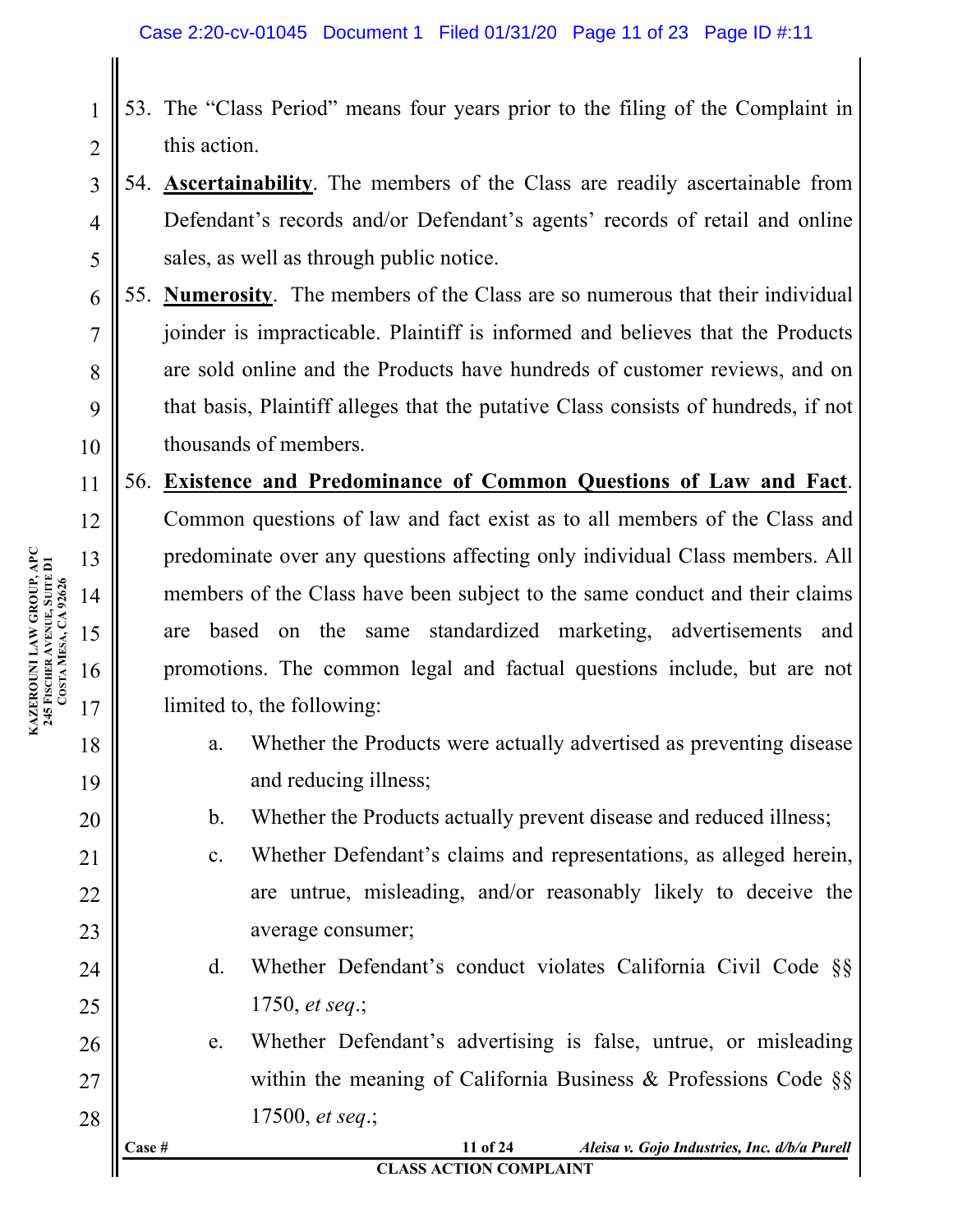| $\mathbf 1$    |                                                                                  | f.                                                                                          | Whether Defendant's conduct is an unfair, fraudulent, or unlawful                          |  |
|----------------|----------------------------------------------------------------------------------|---------------------------------------------------------------------------------------------|--------------------------------------------------------------------------------------------|--|
| $\overline{2}$ |                                                                                  |                                                                                             | act or practice within the meaning of California Business $\&$                             |  |
| 3              |                                                                                  |                                                                                             | Professions Code §§ 17200, et seq.;                                                        |  |
| 4              |                                                                                  | g.                                                                                          | Whether Defendant's advertising is unfair, deceptive, untrue or                            |  |
| 5              |                                                                                  |                                                                                             | misleading within the meaning of California Business & Professions                         |  |
| 6              |                                                                                  |                                                                                             | Code §§ 17200, et seq.;                                                                    |  |
| $\overline{7}$ |                                                                                  | h.                                                                                          | Whether Defendant acted negligently or intentionally in making the                         |  |
| 8              |                                                                                  |                                                                                             | misrepresentations contained on the Product's label and Defendant's                        |  |
| 9              |                                                                                  |                                                                                             | website and Facebook site;                                                                 |  |
| 10             |                                                                                  | $\mathbf{i}$ .                                                                              | Whether Defendant, through its conduct, received money that, in                            |  |
| 11             |                                                                                  |                                                                                             | equity and good conscience, belongs to the Plaintiff and members of                        |  |
| 12             |                                                                                  |                                                                                             | the Class;                                                                                 |  |
| 13             |                                                                                  | $\mathbf{j}$ .                                                                              | Whether the Plaintiff and the putative Class members are entitled to                       |  |
| 14             |                                                                                  |                                                                                             | equitable relief, including but not limited to restitution and/or                          |  |
| 15             |                                                                                  |                                                                                             | disgorgement of ill-gotten gains; and                                                      |  |
| 16             |                                                                                  | k.                                                                                          | Whether the Plaintiff and the putative Class members are entitled to                       |  |
| 17             |                                                                                  |                                                                                             | injunctive relief as sought herein.                                                        |  |
| 18             |                                                                                  |                                                                                             | 57. <b>Typicality</b> . Plaintiff's claims are typical of the claims of the members of the |  |
| 19             | Class in that the Plaintiff is a member of the Class that the Plaintiff seeks to |                                                                                             |                                                                                            |  |
| 20             | represent. Similar to members of the putative Class, Plaintiff purchased         |                                                                                             |                                                                                            |  |
| 21             | Product after exposure to the same material misrepresentations appearing on      |                                                                                             |                                                                                            |  |
| 22             | the Product's labels, Defendant's website, and Defendant's Facebook site.        |                                                                                             |                                                                                            |  |
| 23             | Plaintiff also received Product that does not actually prevent disease or reduce |                                                                                             |                                                                                            |  |
| 24             |                                                                                  | illness. Plaintiff is advancing the same claims and legal theories on behalf of             |                                                                                            |  |
| 25             | herself and all absent members of the Class. Defendant has no defenses unique    |                                                                                             |                                                                                            |  |
| 26             |                                                                                  | to the Plaintiff.                                                                           |                                                                                            |  |
| 27             |                                                                                  | <b>Adequacy of Representation</b> . Plaintiff will fairly and adequately protect the<br>58. |                                                                                            |  |
| 28             |                                                                                  | interests of the members of the putative Class. Plaintiff has retained counsel              |                                                                                            |  |
|                | Case #                                                                           |                                                                                             | 12 of 24<br>Aleisa v. Gojo Industries, Inc. d/b/a Purell                                   |  |

**KAZEROUNI LAW GROUP, APC 245 FISCHER AVENUE, SUITE D1** KAZEROUNI LAW GROUP, APC<br>245 FISCHER AVENUE, SUITE DI<br>COSTA MESA, CA 92626 **MESA, CA 92626**

**CLASS ACTION COMPLAINT**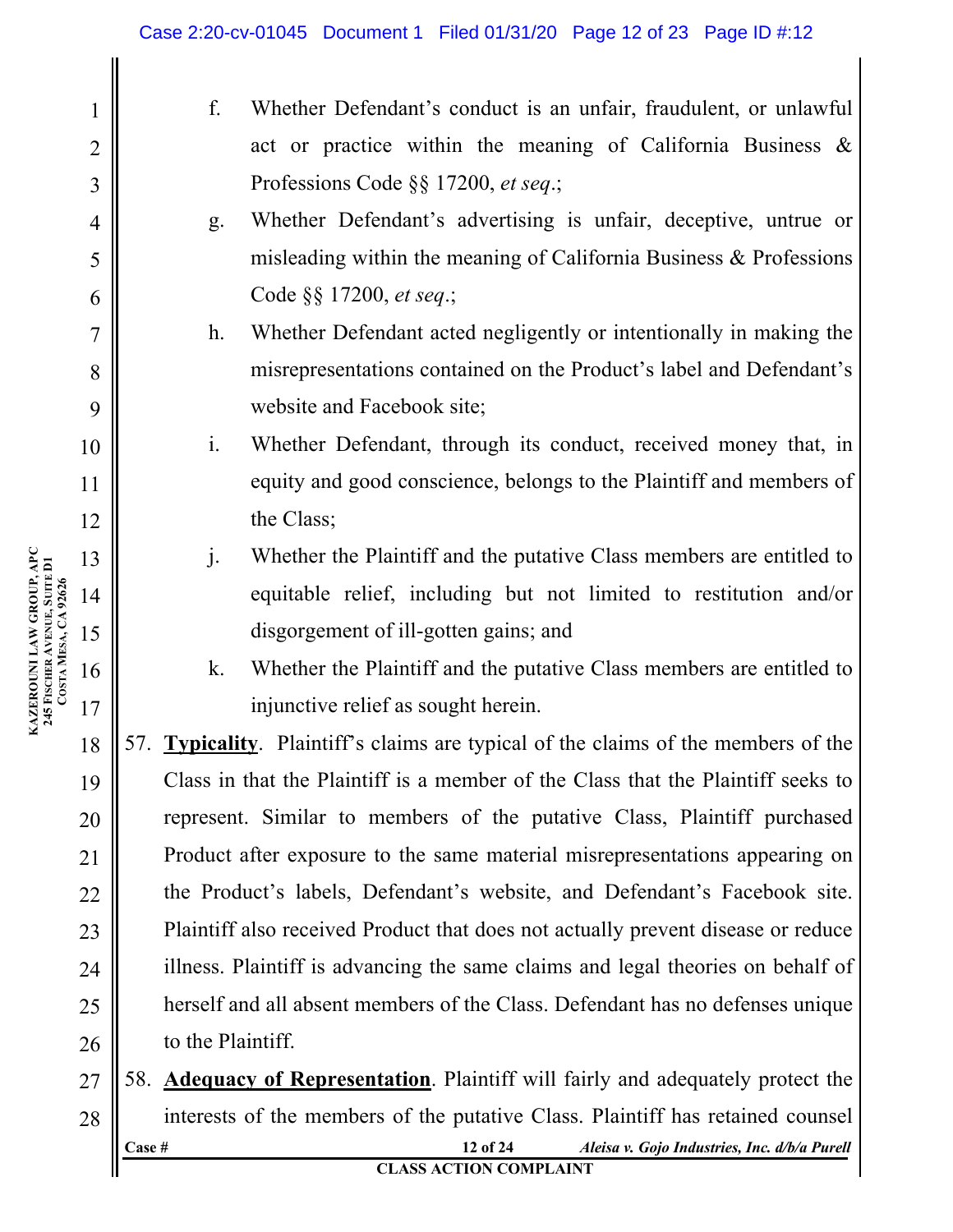experienced in consumer protection law, including class actions, and specifically, false and deceptive advertising. Plaintiff has no adverse or antagonistic interest to those in the Class and will fairly and adequately protect the interests of the Class. Plaintiff's attorneys are aware of no interests adverse or antagonistic to those of Plaintiff and proposed Class.

59. **Superiority**. A class action is superior to all other available means for the fair and efficient adjudication of this controversy. Individualized litigation would create the danger of inconsistent and/or contradictory judgments arising from the same set of facts. Individualized litigation would also increase the delay and expense to all parties and the court system. The damages or other financial detriment suffered by individual Class members may be relatively small compared to the burden and expense that would be entailed by individual litigation of the claims against the Defendant. The injury suffered by each individual member of the proposed class is relatively small in comparison to the burden and expense of individual prosecution of the complex and extensive litigation necessitated by Defendant's conduct. It would be virtually impossible for members of the proposed Class to individually redress effectively the wrongs to them. Even if the members of the proposed Class could afford such litigation, the court system could not. Individualized litigation of the complex legal and factual issues of such a case increases the delay and expense to all parties, including the court. By contrast, the class action device presents far fewer management difficulties, and provides the benefits of single adjudication, economy of scale, and comprehensive supervision by a single court. Therefore, a class action is maintainable pursuant to Federal Rules of Civil Procedure 23(a) and (b)(3) and/or (b)(2).

**Case # 13 of 24** *Aleisa v. Gojo Industries, Inc. d/b/a Purell* 60. Unless the Class is certified, Defendant will retain monies received as a result of Defendant's unlawful and deceptive conduct alleged herein. Unless a classwide injunction is issued, Defendant will also likely continue to, or allow its

1

2

3

4

5

6

7

8

9

10

11

12

13

14

15

16

17

18

19

20

21

22

23

24

25

26

27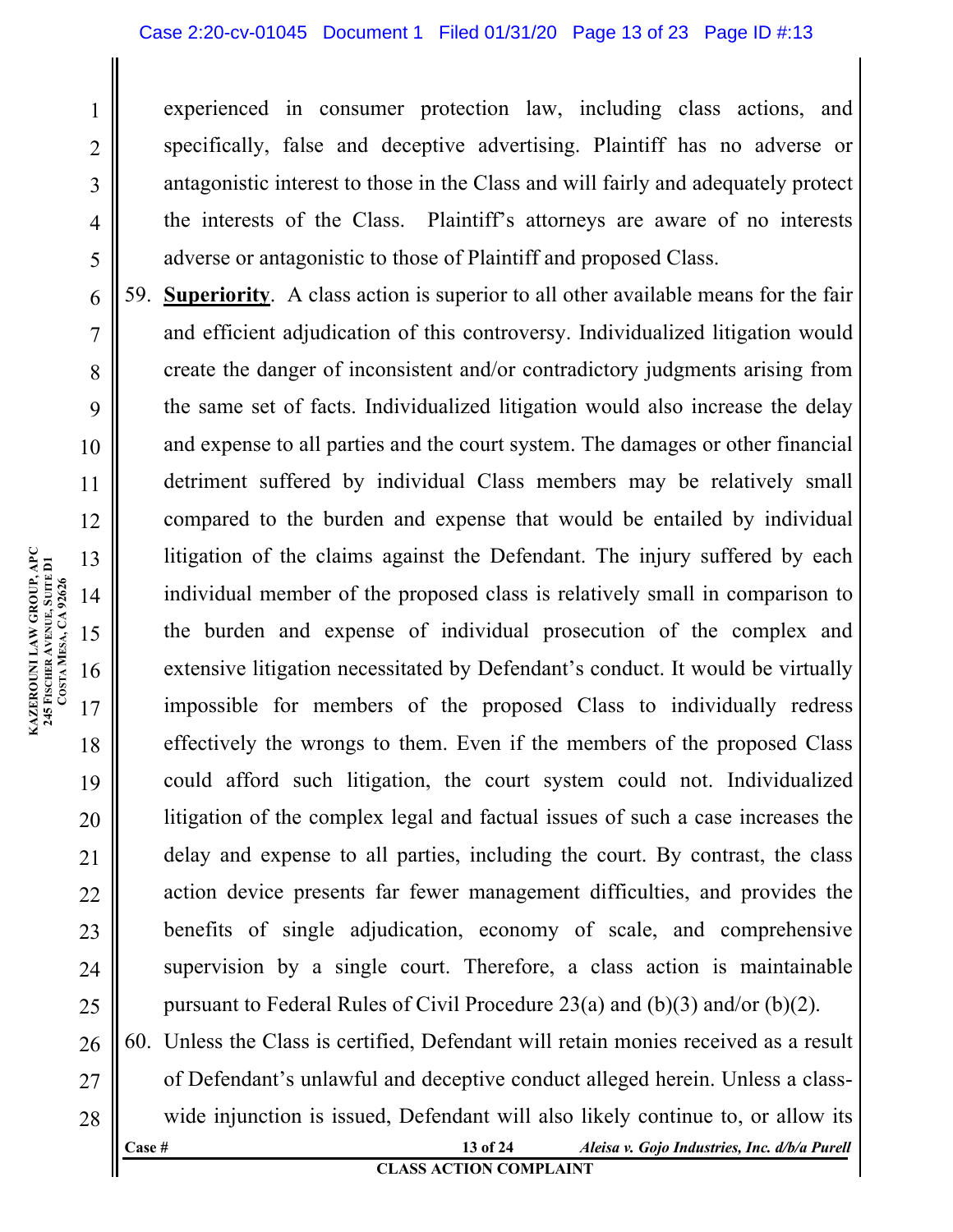resellers to, advertise, market, promote, and sell the Class Products in an unlawful and misleading manner, and members of the Class will continue to be misled, harmed, and denied their rights under California law.

61. Further, Defendant has acted or refused to act on grounds that are generally applicable to the class so that declaratory and injunctive relief is appropriate to the Class as a whole, making class certification appropriate pursuant to Fed. R. Civ. P. 23(b)(2).

## **FIRST CAUSE OF ACTION FOR VIOLATIONS OF CALIFORNIA'S FALSE ADVERTISING LAW ("FAL") BUS. & PROF. CODE §§ 17500,** *ET SEQ***.**

62. Plaintiff re-alleges and incorporates by reference all of the above paragraphs of this Complaint as though fully stated herein.

- 63. Plaintiff and Defendant are both "person[s]" as defined by California Business & Professions Code § 17506.
- 64. California Business & Professions Code § 17535 authorizes a private right of action on both an individual and representative basis.
- 65. Defendant holds its Products out as preventing disease and reducing illness, when, in fact, there is no valid evidence the Product does so.
- 19 20 21 66. These misrepresentations, acts, and non-disclosures by Defendant constitute false and misleading advertising in violation of Business & Professions Code §§ 17500, *et seq*.
- 22 23 24 25 26 27 28 67. At all times relevant, Defendant's advertising and promotion of its Products were, and are, untrue, misleading, and likely to deceive the reasonable consumer and the public. In fact, Defendant did deceive Plaintiff and the putative Class members by representing that its Products prevented disease and reduced illness. When, in reality, Defendant knew that there is no valid evidence its Product prevented disease and reduced illness, which the FDA warned them about.

**Case # 14 of 24** *Aleisa v. Gojo Industries, Inc. d/b/a Purell*

#### **CLASS ACTION COMPLAINT**

**KAZEROUNI LAW GROUP, APC 245 FISCHER AVENUE, SUITE D1** KAZEROUNI LAW GROUP, APC<br>245 FISCHER AVENUE, SUITE D1<br>COSTAMESA, CA 92626 **MESA, CA 92626**

1

2

3

4

5

6

7

8

9

10

11

12

13

14

15

16

17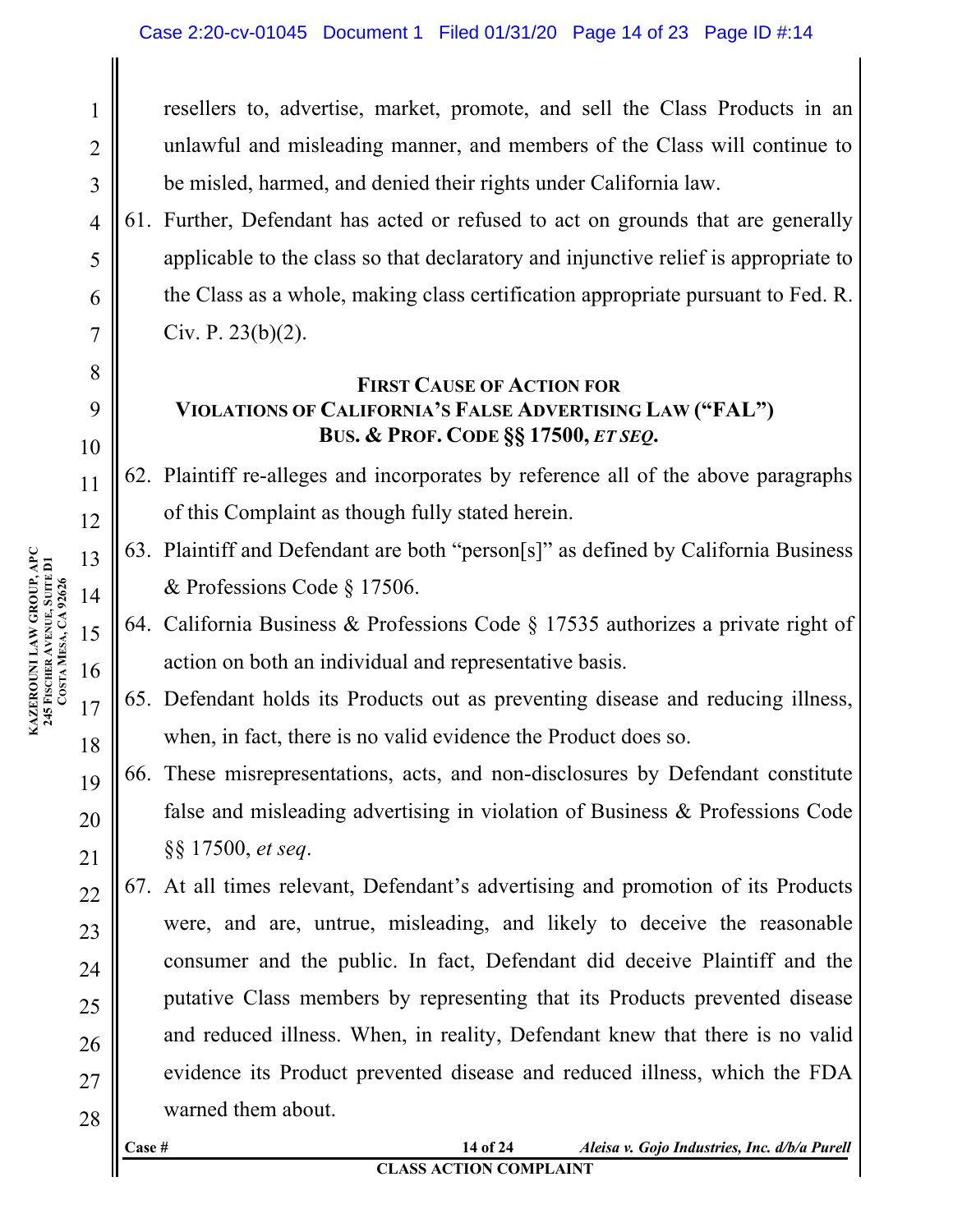- 68. Defendant engaged in the false and/or misleading advertising and marketing of its Products, as alleged herein, with the intent to directly or indirectly induce consumers to purchase its Products, which Defendant knew, or had reason to know, did not prevent disease or reduce illness.
- 5 6 7 69. Because Defendant knew or should have known that the representations and/or omissions alleged herein were untrue or misleading, Defendant acted in violation of California Business & Professions Code §§ 17500, *et seq*.
	- 70. Had Defendant truthfully advertised that its Products did not prevent disease or reduce illness, Plaintiff and the putative Class members would not have purchased the Product or would have purchased a different product from another manufacturer.
	- 71. This false and misleading advertising of the Product by Defendant presents a continuing threat to consumers, as such conduct is ongoing to this day.
	- 72. As a direct and proximate result of the aforementioned acts and omissions by Defendant, Defendant received and continues to hold monies rightfully belonging to Plaintiff and the putative Class members, who were led to purchase Defendant's Product during the Class Period.

## **SECOND CAUSE OF ACTION FOR VIOLATIONS OF CALIFORNIA'S UNFAIR COMPETITION LAW ("UCL") BUS. & PROF. CODE §§ 17200,** *ET SEQ***.**

- 73. Plaintiff re-alleges and incorporates by reference all of the above paragraphs of this Complaint as though fully stated herein.
- 74. Plaintiff and Defendant are each a "person" as defined by California Business & Professions Code § 17201. California Business & Professions Code § 17204 authorizes a private right of action on both an individual and representative basis.
- 75. "Unfair competition" is defined by Business and Professions Code § 17200 as encompassing several types of business "wrongs," including: (1) an

**KAZEROUNI LAW GROUP, APC 245 FISCHER AVENUE, SUITE D1** KAZEROUNI LAW GROUP, APC<br>245 FISCHER AVENUE, SUITE D1<br>COSTAMESA, CA 92626 **MESA, CA 92626**

1

2

3

4

8

9

10

11

12

13

14

15

16

17

18

19

20

21

22

23

24

25

26

27

28

**Case # 15 of 24** *Aleisa v. Gojo Industries, Inc. d/b/a Purell*

### **CLASS ACTION COMPLAINT**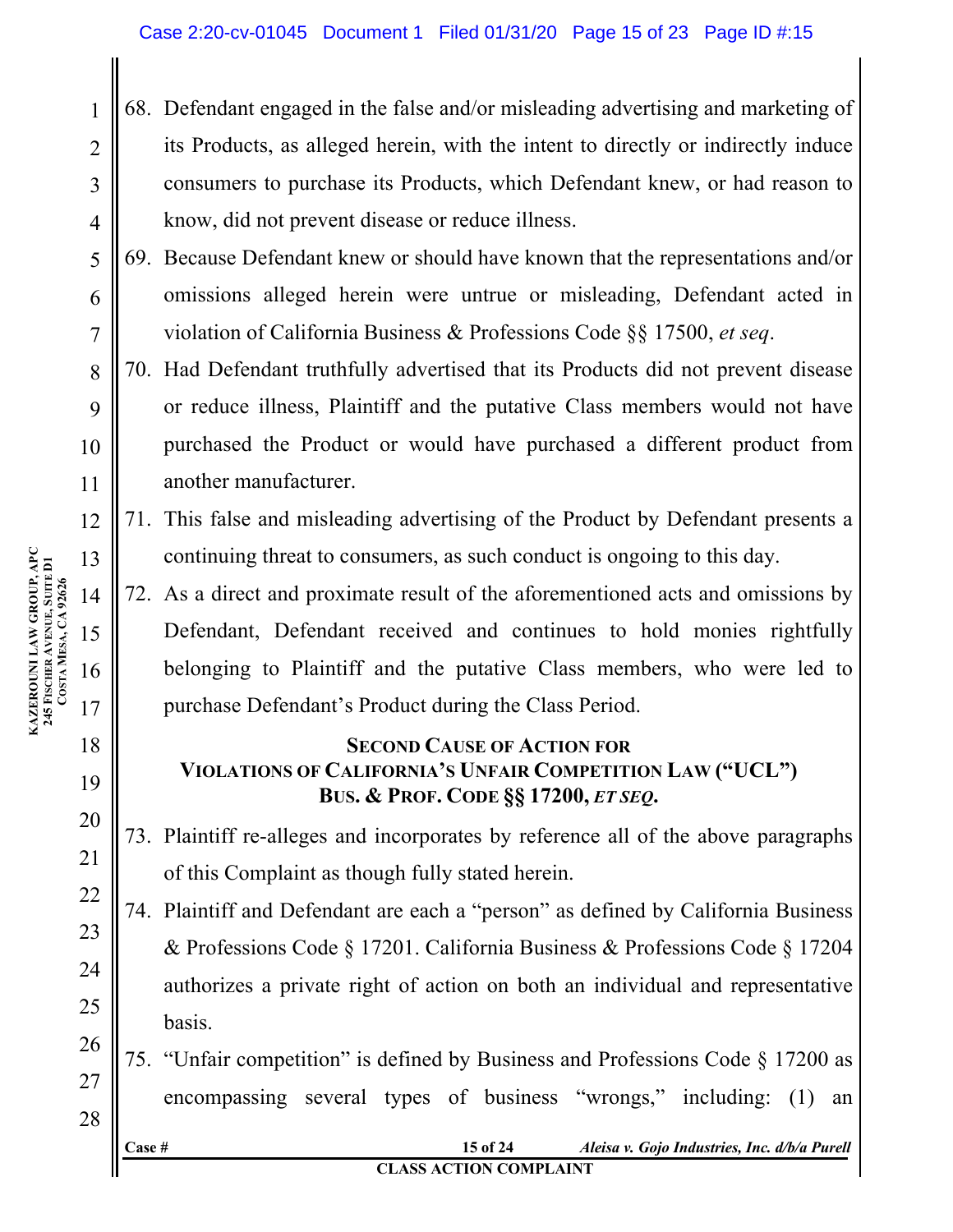"unlawful" business act or practice, (2) an "unfair" business act or practice, (3) a "fraudulent" business act or practice, and (4) "unfair, deceptive, untrue or misleading advertising." The definitions in § 17200 are drafted in the disjunctive, meaning that each of these "wrongs" operates independently from the others.

76. By and through Defendant's conduct alleged in further detail above and herein, Defendant engaged in conduct which constitutes unlawful, unfair, and/or fraudulent business practices, and unfair, deceptive, untrue or misleading advertising, as prohibited by California's UCL.

#### **A. "UNLAWFUL" PRONG**

77. Beginning at a date currently unknown and continuing to the time of the filing of this Complaint, Defendant has committed acts of unfair competition, including those described above, by engaging in a pattern of "unlawful" business practices, within the meaning of Bus. & Prof. Code §§ 17200 *et seq*., by marketing, manufacturing, and distributing Defendant's Product in violation of California's Consumers Legal Remedies Act, Civil Code § 1759, *et seq*. and California's False Advertising Law, Business & Professions Code §§ 17500, *et seq*., as well as other Federal regulations.

- 19 20 21 78. Defendant violated the above-referenced statutes by falsely representing that its Product prevented disease and reduced illness, when in fact the product did not prevent disease or reduce illness.
- 22 23 24 79. By advertising, promoting, manufacturing, and selling its Product in violation of those California laws, Defendant engaged in a pattern of "unlawful" business practices within the meaning of California's UCL.

#### **B. "UNFAIR" PRONG**

26 27 28 80. Beginning at a date currently unknown and continuing to the time of the filing of this Complaint, Defendant has committed acts of unfair competition as prohibited by Bus. & Prof. Code §§ 17200, *et seq*.

| $\csc \frac{4}{7}$            | 16 of 24 | Aleisa v. Gojo Industries, Inc. d/b/a Purell |  |  |  |
|-------------------------------|----------|----------------------------------------------|--|--|--|
| <b>CLASS ACTION COMPLAINT</b> |          |                                              |  |  |  |

1

2

3

4

5

6

7

8

9

10

11

12

13

14

15

16

17

18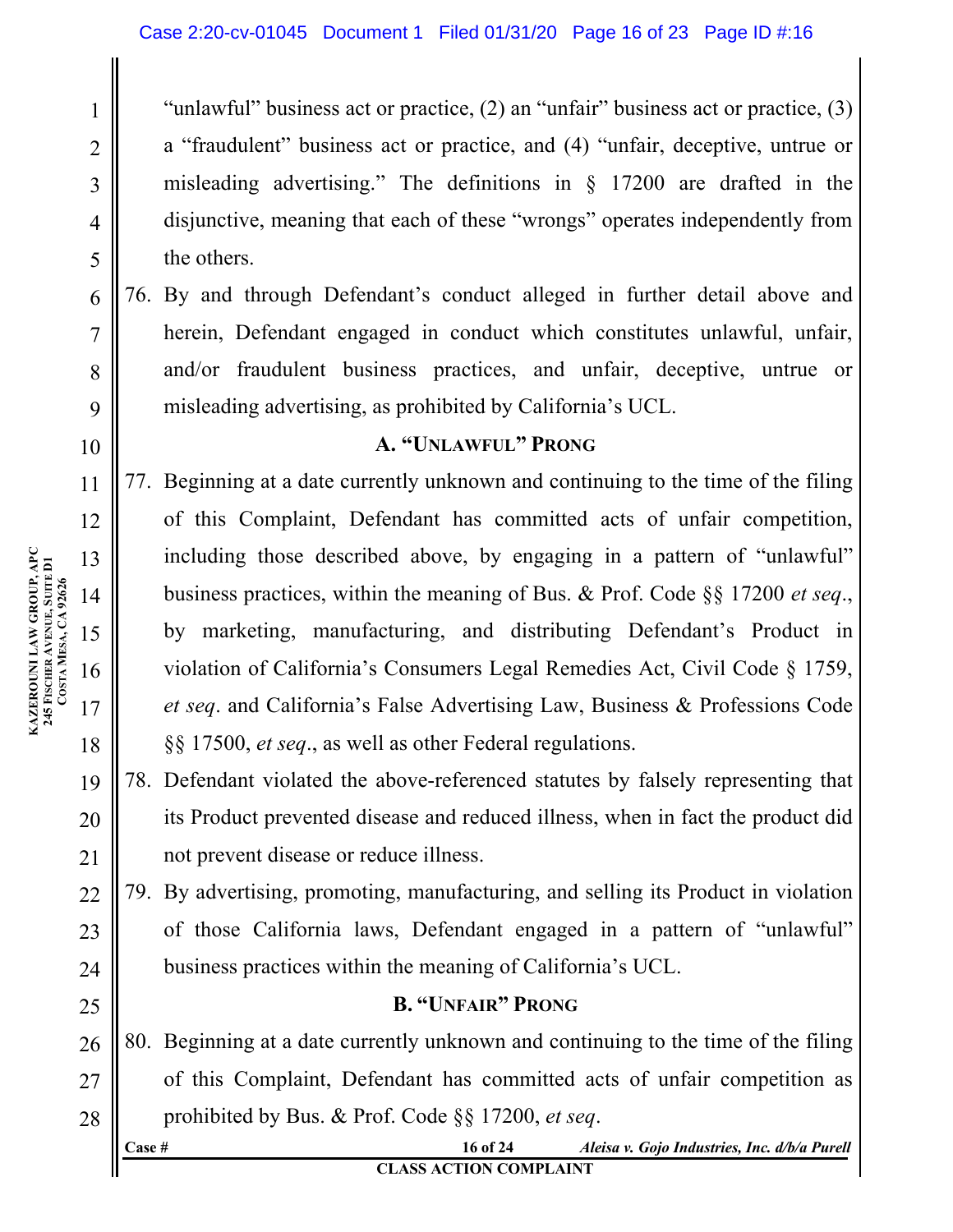81. Had Plaintiff and the putative class members been informed that Defendant's Product did not prevent disease and reduce illness, they would not have purchased the Products or would have purchased a different product. In other words, Defendant earned the business of Plaintiff and the putative Class members by using deceptive advertising, which placed competitors at a disadvantage. Furthermore, Plaintiff and the putative Class members were harmed in that they paid a price premium for the Products.

## **C. "FRAUDULENT" PRONG**

82. Beginning at a date currently unknown and continuing to the time of the filing of this Complaint, Defendant engaged in acts of unfair competition, including those described above and herein, in violation of Bus. & Prof. Code §§ 17200, *et seq*., by engaging in a pattern of "fraudulent" business practices within the meaning of Bus. & Prof. Code §§ 17200, *et seq*., by falsely advertising its Product as preventing disease and reducing illness, when, in fact, the Product does not prevent disease and reduce illness.

83. Plaintiff reserves the right to allege further conduct that constitutes other fraudulent business acts or practices. Such conduct is ongoing and continues to this date.

# **D. "UNFAIR, DECEPTIVE, UNTRUE OR MISLEADING ADVERTISING" PRONG**

20 21 22 23 24 84. Defendant's advertising is unfair, deceptive, untrue, and/or misleading within the meaning of Bus. & Prof. Code §§ 17200, *et seq*., in that consumers are led to believe that Defendant's Product prevents disease and reduces illness, when, in fact, the Product does not prevent disease or reduce illness, as alleged herein.

25 26 27 85. Plaintiff and other such reasonable consumers are likely to be, and were, deceived and misled by Defendant's advertising of its Products, as preventing disease and reducing illness.

**Case # 17 of 24** *Aleisa v. Gojo Industries, Inc. d/b/a Purell* **CLASS ACTION COMPLAINT**

1

2

3

4

5

6

7

8

9

10

11

12

13

14

15

16

17

18

19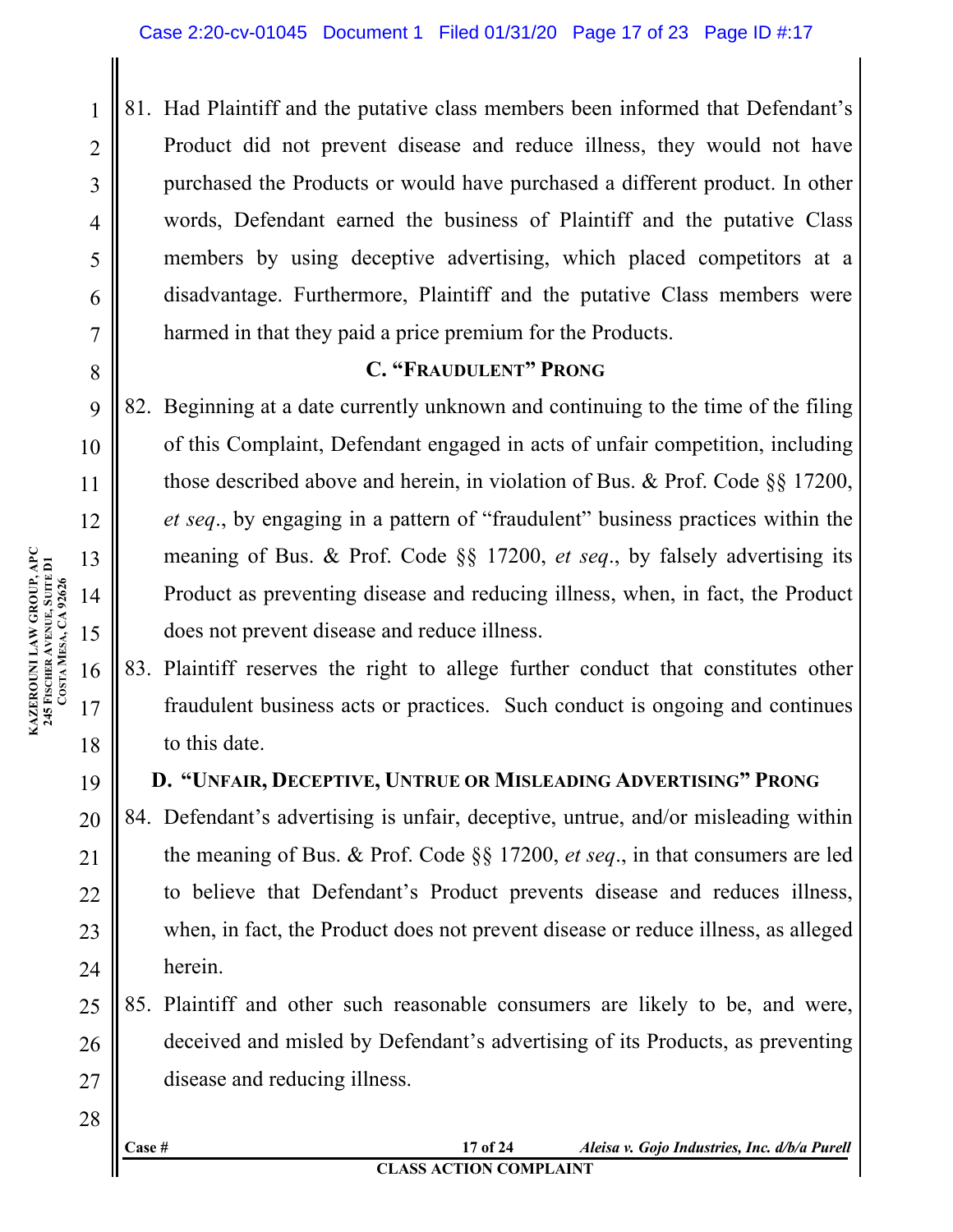- 86. As a direct and proximate result of Defendant's unlawful, unfair, and fraudulent conduct described herein, Defendant received and continues to receive an unfair competitive advantage and unearned commercial benefits at the expense of its competitors and the public, who unwittingly provided money to Defendant based on Defendant's misleading representations.
- 87. Plaintiff and the putative Class members suffered an injury in fact because Plaintiff's money was taken by Defendant as a result of Defendant's false representations as set forth on the Products' label and Amazon.com and other 3rd party retailers as mentioned herein.

10 11 12 13 88. Such acts and omissions by Defendant are unlawful and/or unfair and/or fraudulent, and constitute multiple violations of California's UCL. Plaintiff reserves the right to identify additional violations by Defendant as may be established through discovery.

89. In prosecuting this action for the enforcement of important rights affecting the public interest, Plaintiff seeks the recovery of attorneys' fees, which reward is available to a prevailing plaintiff in a class action such as this.

### **THIRD CAUSE OF ACTION NEGLIGENT MISREPRESENTATION**

- 90. Plaintiff repeats, re-alleges, and incorporates by reference the above allegations as if fully stated herein.
- 91. Beginning at a date currently unknown and continuing to the time of the filing of this Complaint, Defendant represented to Plaintiff and others similarly situated, through product packaging and advertising materials, that Defendant's Product prevented disease and reduced illness.
- 92. Defendant made these representations knowing, or having reason to know, that its Products did not prevent disease and reduce illness.
- 27 28 93. Defendant acted with the intent to induce the public, including Plaintiff and putative Class members, to purchase Defendant's Product.
	- **Case # 18 of 24** *Aleisa v. Gojo Industries, Inc. d/b/a Purell* **CLASS ACTION COMPLAINT**

1

2

3

4

5

6

7

8

9

14

15

16

17

18

19

20

21

22

23

24

25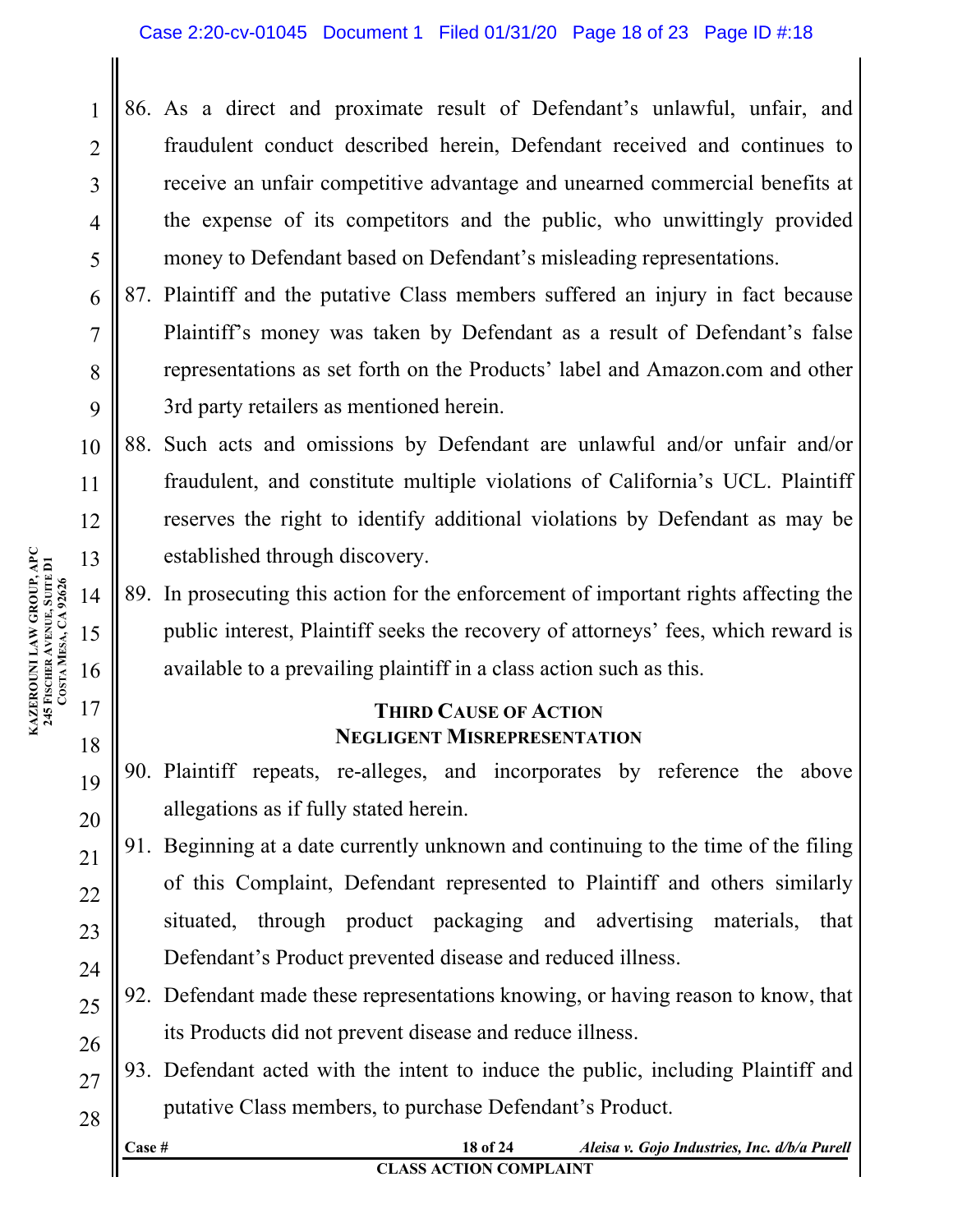- 94. Plaintiff and the putative Class members saw, believed, and relied upon Defendant's representations in making the decision to purchase Defendant's Product.
- 4 5 6 95. At all times relevant, Defendant knew or should have known that such representations were untrue, and Defendant had no reasonable basis for believing the representations to be true.
- 7 8 9 10 96. As a proximate result of Defendant's negligent misrepresentations, Plaintiff and other consumers similarly situated were induced to purchase, purchase more of, or pay more for Defendant's Products due to the unlawful acts of Defendant, in an amount to be determined at trial, during the Class Period.

# **FOURTH CAUSE OF ACTION INTENTIONAL MISREPRESENTATION**

- 97. Plaintiff repeats, re-alleges, and incorporates herein by reference the above allegations as if fully stated herein.
- 98. Beginning at a date currently unknown and continuing to the time of the filing of this Complaint, Defendant intentionally represented to Plaintiff and others similarly situated, through Product's packaging and advertising materials, that Defendant's Product prevented disease and reduced illness.
- 99. Defendant acted intentionally by marketing its Product as one that prevents disease and reduces illness.
- 100.Because the FDA found there is no evidence that shows the Product prevents disease or reduces illness, the Product does not have the benefits that Defendant advertises.
- 101.Furthermore, by including the statement that the Product "[k]ills more than 99.99% of germs" on the label of the Product, Defendant is implying that this Product prevents disease and reduces illness, for which there is no evidence.
- 102.Defendant knew or had reason to know such representations were false, and continued to advertise its Product in a false or misleading way.

**KAZEROUNI LAW GROUP, APC 245 FISCHER AVENUE, SUITE D1** KAZEROUNI LAW GROUP, APC<br>245 FISCHER AVENUE, SUITE D1<br>COSTAMESA, CA 92626 **MESA, CA 92626**

1

2

3

11

12

13

14

15

16

17

18

19

20

21

22

23

24

25

26

27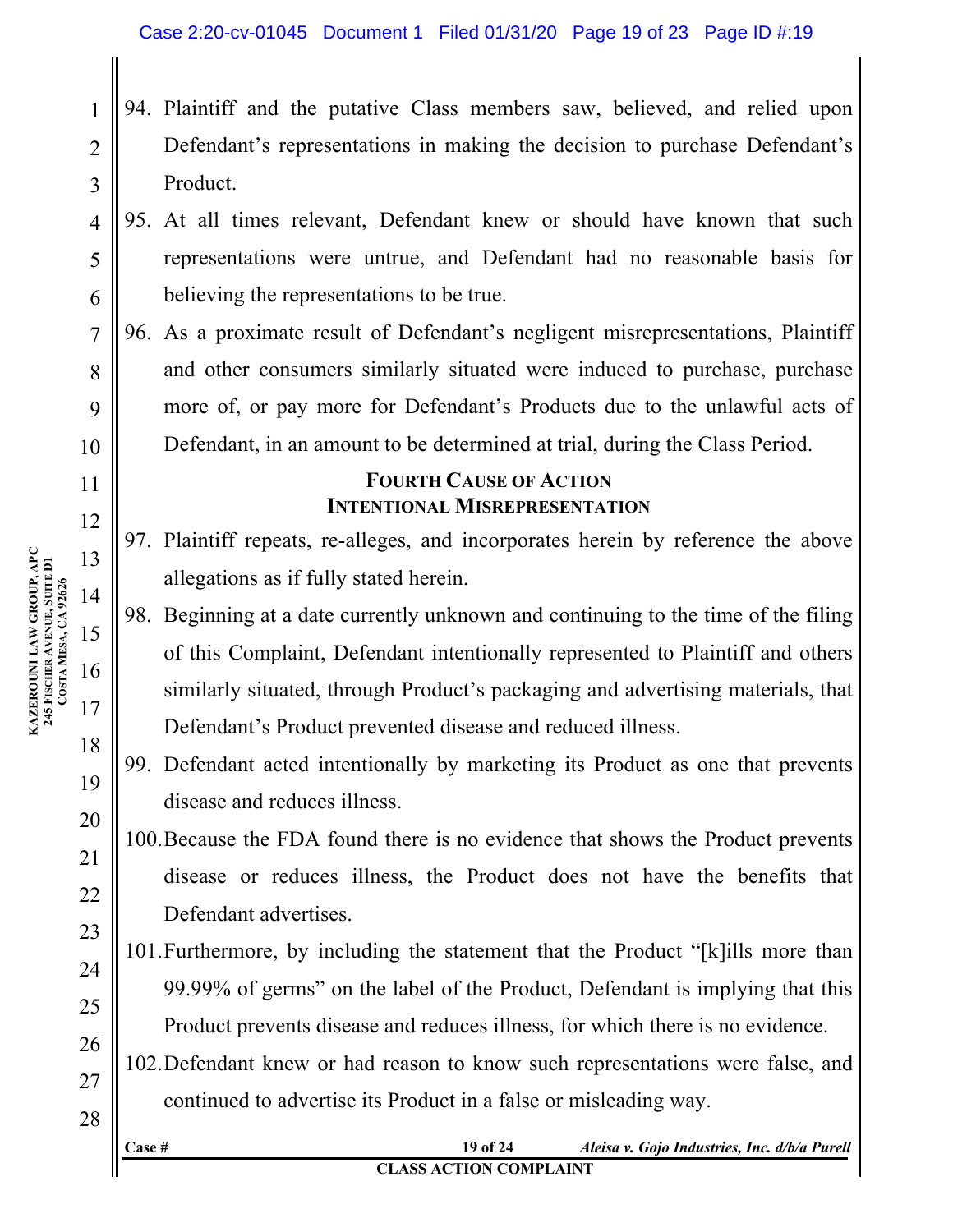#### Case 2:20-cv-01045 Document 1 Filed 01/31/20 Page 20 of 23 Page ID #:20

- 103.Defendant further knew that retailers were advertising its Product as preventing disease and reducing illness, because Defendant designed, manufactured, and affixed the product labeling to its Products before supplying the Products to the retailers.
- 104.Plaintiff and the putative Class members saw, believed, and relied upon Defendant's representations in making the decision to purchase Defendant's Product.
- 105.As a proximate result of Defendant's intentional misrepresentations, Plaintiff and the putative Class members were damaged in an amount to be determined at trial.

106.Plaintiff alleges the "who, what, when, where, and how" of the alleged deception by Defendant as follows:

- i. The "who" is Defendant;
- ii. The "what" is the representation that Defendant's Product, and substantially similar products, had ingredients that prevented disease or reduced illness;
- iii. The "when" is the date Plaintiff purchased the Product, and the Class Period of four years prior to the filing of this Complaint;
- iv. The "where" is in Defendant's product labeling, advertisements, and online marketing; and
	- v. The "how" is the allegation that Defendant did not disclose that its Product did not prevent disease or reduce illness.

107.By engaging in the acts described above, Defendant is guilty of malice, oppression, and fraud, and Plaintiff and the putative Class are therefore entitled to recover exemplary or punitive damages.

1

2

3

4

5

6

7

8

9

10

11

12

13

14

15

16

17

18

19

20

21

22

23

24

25

26

//

//

//

27

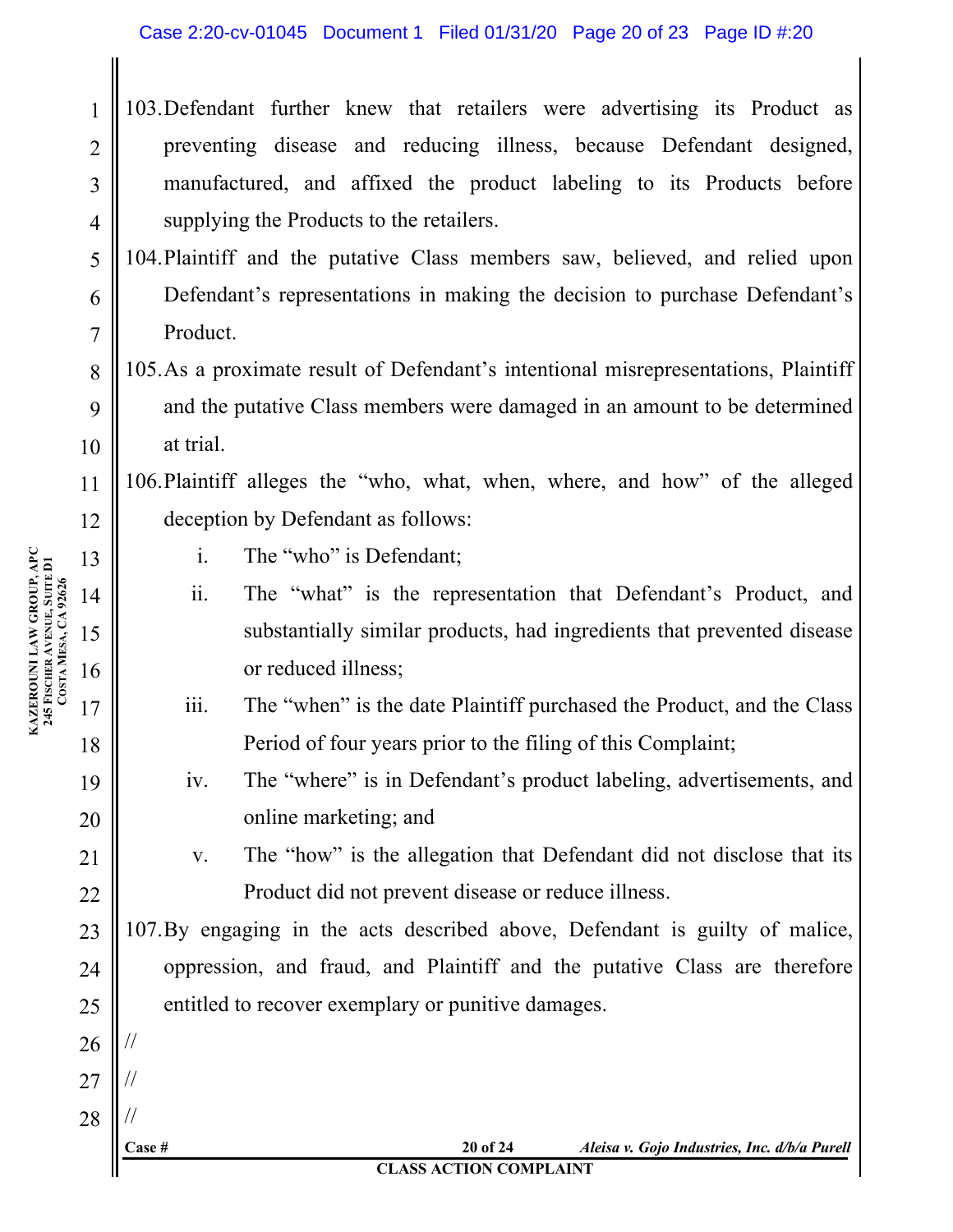## **RESERVATION OF RIGHT TO ASSERT CLAIM FOR VIOLATIONS OF THE CALIFORNIA CONSUMERS LEGAL REMEDIES ACT CAL. CIV. CODE §§ 1750,** *ET SEQ***.**

108.Plaintiff re-alleges and incorporates by reference all of the above paragraphs of this Complaint as though fully stated herein.

109.On or about January 31, 2020, Plaintiff served on Defendant a demand for corrective action pursuant to California Civil Code § 1750.

110.Plaintiff reserves the right to amend the Complaint to assert a cause of action under the CLRA, specifically, Civil Code Sections  $1770(a)(4)$ , (5) and (7), should Defendant not take timely and appropriate corrective action.

### **PRAYER FOR RELIEF**

**WHEREFORE**, Plaintiff respectfully requests the Court grant Plaintiff and the putative Class members the following relief against Defendant:

- that this action be certified as a Class Action;
- that Plaintiff be appointed as the Class Representatives;
- that Plaintiff's attorneys be appointed as Class Counsel;
- that Defendant's wrongful conduct be adjudged and decreed to violate the consumer protection statutes raised herein;
- An order requiring imposition of a constructive trust and and/or disgorgement of Defendant's ill-gotten gains and to pay restitution to Plaintiff and all members of the Class and to restore to the Plaintiff and members of the class all funds acquired by means of any act or practice declared by this court to be an unlawful, fraudulent or unfair business act or practice, in violation of laws, statutes or regulations, or constituting unfair competition;
- Distribution of any monies recovered on behalf of members of the Class via fluid recovery or *cy pres* recovery were necessary and as applicable, to prevent Defendant from retaining the benefits of their wrongful conduct;
- **Case # 21 of 24** *Aleisa v. Gojo Industries, Inc. d/b/a Purell* • that Plaintiff and each of the other members of the Class recover the

**KAZEROUNI LAW GROUP, APC 245 FISCHER AVENUE, SUITE D1** KAZEROUNI LAW GROUP, APC<br>245 FISCHER AVENUE, SUITE D1<br>COSTAMESA, CA 92626 **MESA, CA 92626** 13 14 15 16 17

1

2

3

4

5

6

7

8

9

10

11

12

18

19

20

21

22

23

24

25

26

27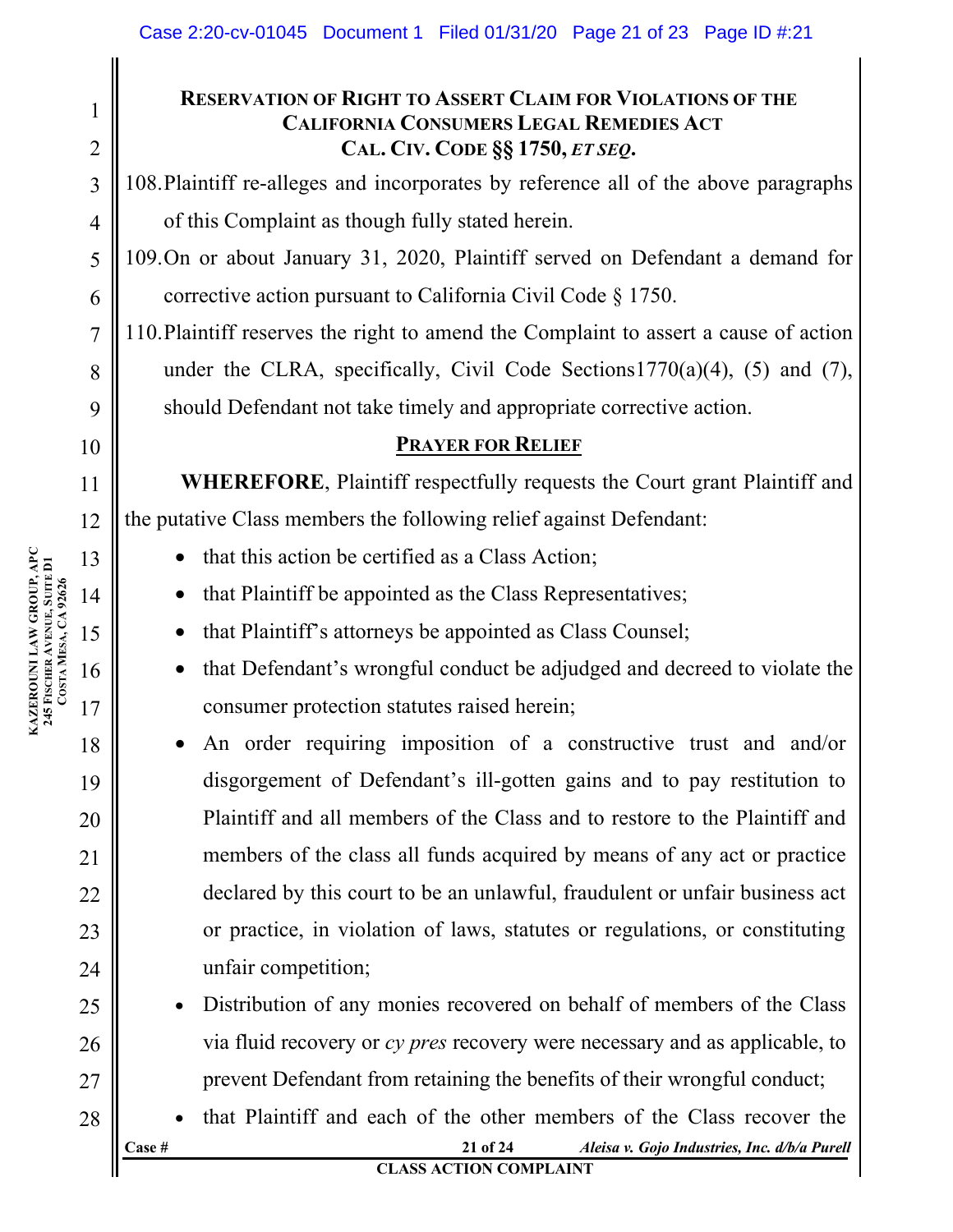amounts by which Defendant has been unjustly enriched;

- A temporary, preliminary and/or permanent order for injunctive relief requiring Defendant to: (i) discontinue its false and/or misleading statement/s; and (ii) undertake an immediate public information campaign to inform members of the proposed class as to their prior practices;
- that Defendant be enjoined from continuing the wrongful conduct alleged herein and be required to comply with all applicable laws;
- Pre-judgment interests from the date of filing of this suit;
- that Plaintiff and each member of the putative Class recover their costs of suit.

#### **FIRST CAUSE OF ACTION FOR VIOLATIONS OF CALIFORNIA'S FALSE ADVERTISING LAW CAL. BUS. & PROF. CODE §§ 17500,** *ET SEQ.*

- Restitution and injunctive relief pursuant to Bus. & Prof. Code § 17203;
- recovery of reasonable attorney's fees pursuant to, *inter alia*, California Code of Civil Procedure § 1021.5.

## **SECOND CAUSE OF ACTION FOR VIOLATIONS OF CALIFORNIA'S UNFAIR COMPETITION LAW CAL. BUS. & PROF. CODE §§ 17200,** *ET SEQ.*

- Restitution and injunctive relief pursuant to Bus. & Prof. Code § 17535; and
- recovery of reasonable attorneys' fees pursuant to, *inter alia*, California Code of Civil Procedure § 1021.5.

## **THIRD CAUSE OF ACTION FOR NEGLIGENT MISREPRESENTATION**

• A judgment against Defendant for general and compensatory damages in an amount to be determined at trial; and

**KAZEROUNI LAW GROUP, APC 245 FISCHER AVENUE, SUITE D1** KAZEROUNI LAW GROUP, APC<br>245 Fischer Avenue, Suite D1<br>Costa Mesa, CA 92626 **MESA, CA 92626** 12 13 14 15 16 17

1

2

3

4

5

6

7

8

9

10

11

18

19

20

21

22

23

24

25

26

27

//